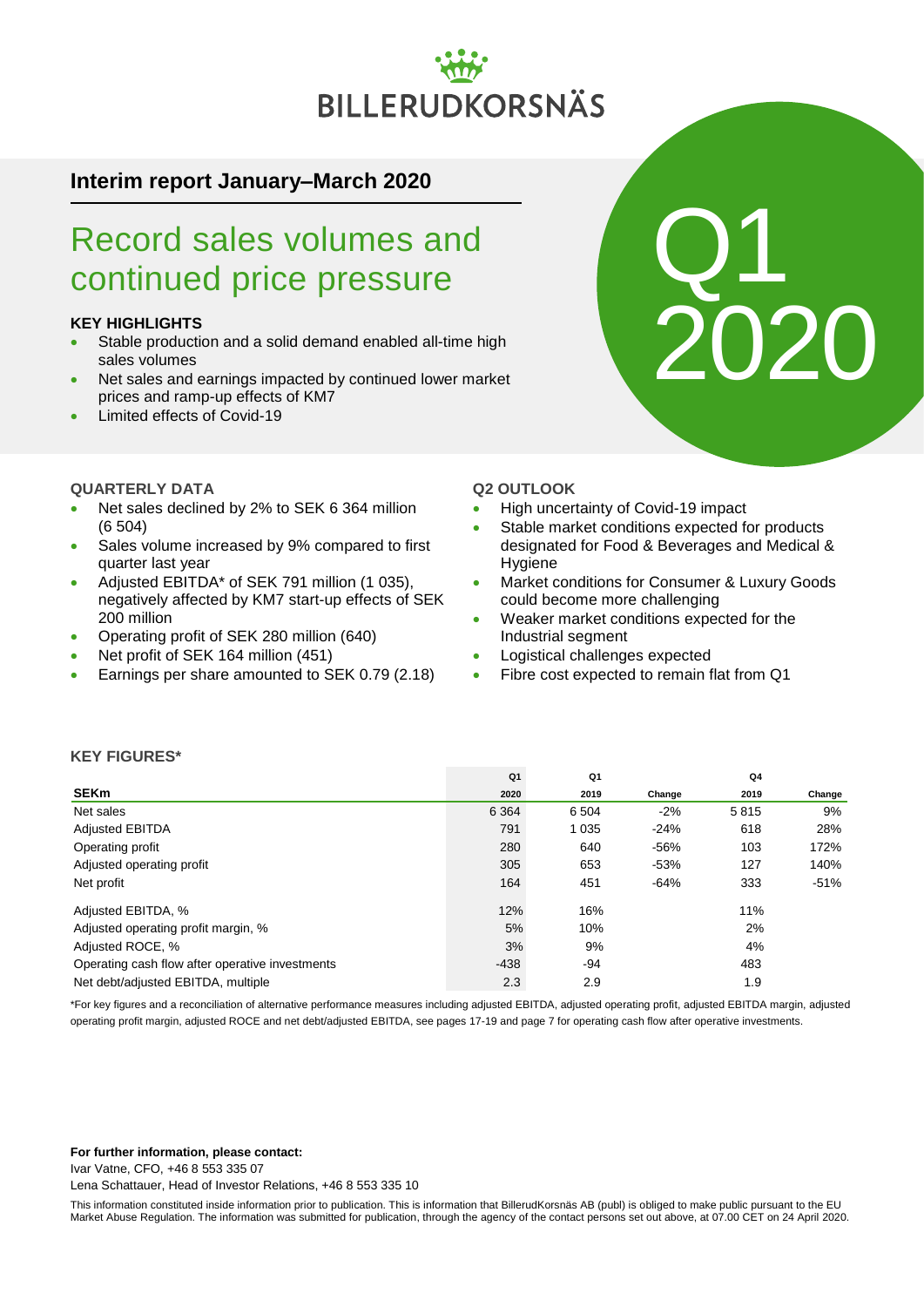# **BILLERUDKORSNÄS**



### SEK 6 364 million Net sales

SEK 791 million

Adjusted EBITDA

12% Adjusted EBITDA margin

# COMMENTS BY CEO

The financial effects of the Covid-19 pandemic on our company have so far been limited, but looking forward the degree of uncertainty is significant. We continue to run our operations without any major disruptions and the demand for our products has remained solid. Most important, precautions have been implemented to mitigate health risks for our employees, and so far – to the best of my knowledge – none of us have been seriously ill in Covid-19 and the sickness absence is on normal levels.

The fight against the Corona virus has only started. To mitigate the effects and protect our employees, customers and business partners, we have established a group-wide Corona crisis organization that operates under my direct lead. Measures are taken to safeguard the health of our employees, secure deliveries and support our customers, develop contingency plans with regard to critical resources, implement strict cost control and protect liquidity. Additionally, the Board of Directors, as a precautionary measure, has withdrawn their proposal for an extra dividend.

Due to the circumstances with Covid-19 and to ensure the safety of our employees and suppliers, we have postponed or minimized the maintenance stops scheduled at our mills for the first half of the year.

The demand for our products has overall been strong throughout the first quarter. However, prices for several of our grades continued to deteriorate, which is a continuation of the trend in the previous quarter. The impact of this on our net sales and profitability has been significant. Our biggest challenge continues to be Division Paper where lower prices resulted in declining sales and margins. Division Board performed well and Division Solutions had a decent first quarter considering the fact that a significant part of the business is depending on China.

Our focus areas for 2020 continue to be ramping up KM7, ensuring a safe and stable production, delivering on our cost and efficiency programme and now also dealing with the consequences of Covid-19.

The ramp-up of KM7 is progressing much according to plan. Production and quality are now on fully acceptable levels for uncoated grades. During the quarter, we successfully started up the coater, produced sellable volumes of coated material and initiated the process of certifying material for liquid packaging board. We are still in a phase performing test runs, but volumes and the share of higher-value products are gradually increasing.

Production during the quarter was excellent in all mills and we managed to deliver the highest quarterly sales volume ever recorded, up by 9% compared to last year. Actions taken to increase production stability are starting to kick in, although we recognize more work is needed. It is also satisfying to see that our safety program is starting to show positive results. The number of work-related accidents (LTIFR) is clearly decreasing compared to last year in several of our mills.

Our cost and efficiency programme is delivering according to plan. As we expect negative effects related to Covid-19, additional cost reductions are under implementation.

For the next quarter, the market conditions for our products in Food & Beverages and Medical & Hygiene are estimated to remain stable, while conditions for our segments in Consumer & Luxury Goods could become more challenging. For materials designated for the Industrial segment we expect weaker market conditions.

Despite all current uncertainties, I firmly believe that BillerudKorsnäs' development over the next few years at large is in our own hands. The strategy and direction are firm. We have a solid financial and cash position. Furthermore, our products are sustainable and relatively resilient also in times of economic downturn. A large share of our revenues comes from products that, regardless of business cycle, are vital for individuals and entire communities. Packaging materials for food, medical and hygiene provide a high degree of stability to our business.

*Lennart Holm Acting President and CEO*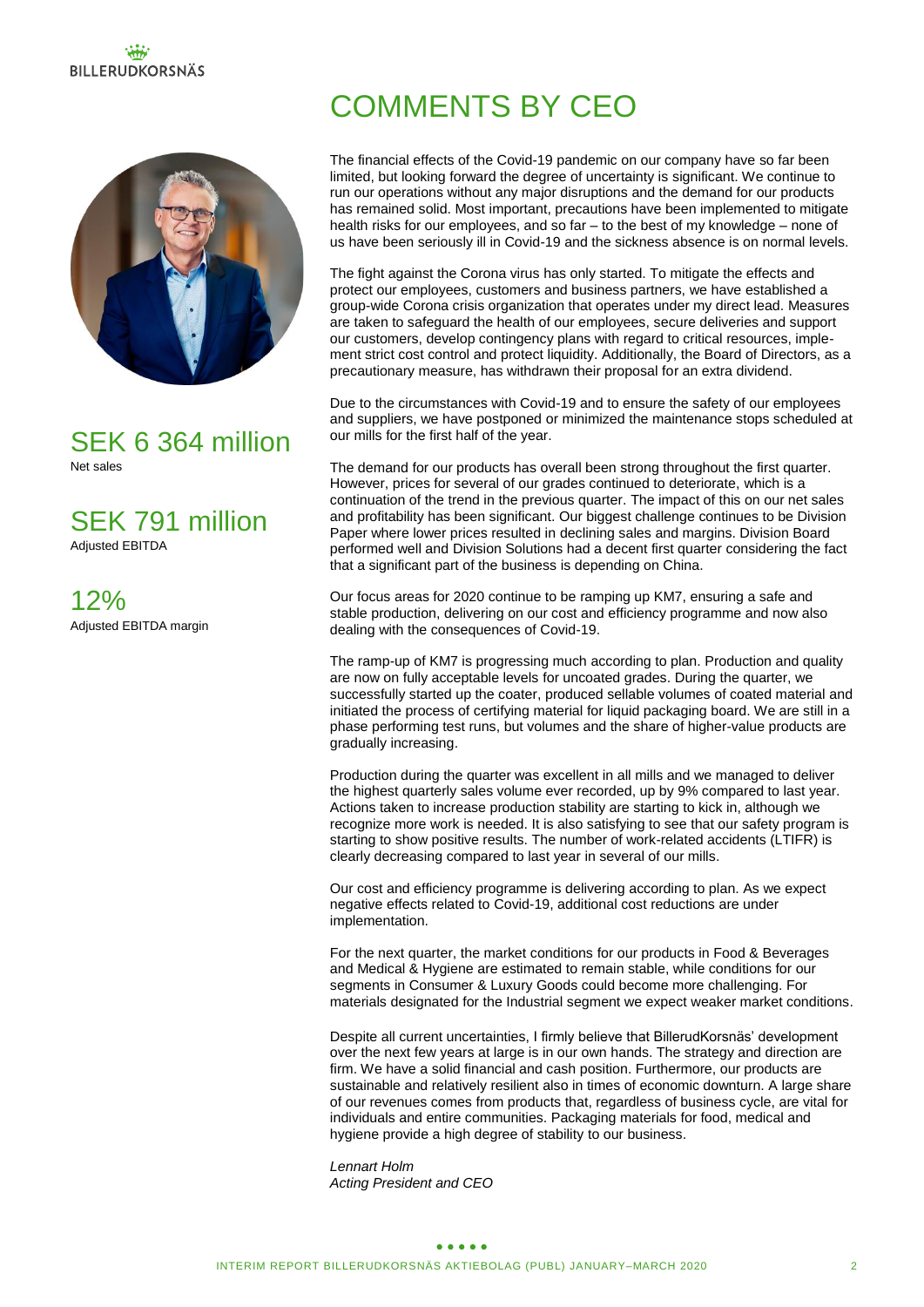### The EBITDA margin was impacted by negative price development and start-up effects for KM7

**Adjusted EBITDA margin** Target level >17%

16 9 <sup>11</sup> <sup>11</sup> <sup>12</sup>

Q1 2019 Q2 2019 Q3 2019 Q4 2019 Q1 2020

### The quarter in review

### **SALES AND RESULTS**

Net sales for the first quarter declined by 2% to SEK 6 364 million (6 504). Higher sales volumes were offset by lower sales prices compared to last year, primarily in Division Paper. Net sales for the quarter were positively impacted by currency effects by 2%.

Adjusted EBITDA decreased to SEK 791 million (1 035), mainly due to reduced sales prices as well as KM7 start-up effects of SEK 200 million. Lower fibre costs, currency effects and cost savings had all a positive impact on the result. Logistics challenges due to Covid-19 were mitigated without any significant effects.

Costs affecting comparability, reported under Other, amounted to SEK 25 million (13) and included an additional provision for restructuring costs related to the cost and efficiency programme launched in 2019.

### **MARKET DEVELOPMENT AND OUTLOOK**

Market conditions for liquid packaging board continued to be strong throughout the first quarter. For cartonboard and containerboard conditions were stable. The market for sack and kraft paper stabilized at comparatively low price levels. Price reductions compared to the previous quarter were mainly a consequence of contracts entered into in fourth quarter 2019 now being fully reflected in the first quarter.

For the next quarter, market conditions for products designated to Food & Beverages and Medical & Hygiene applications are estimated to remain stable (liquid packaging board and relevant niches of containerboard, kraft and sack paper). Market conditions for Consumer & Luxury Goods could become more challenging (cartonboard and relevant niches of containerboard, sack and kraft paper). Market conditions are expected to weaken for the Industrial segment (relevant niches of sack and kraft paper and containerboard).

### **EVENTS IN THE QUARTER**

BillerudKorsnäs announced on March 17 that the maintenance stop at Gruvön which was scheduled for the second quarter would be postponed to the third quarter due to the prevailing circumstances with Covid-19. The short notice of the rescheduling caused a negative financial effect of around SEK 40 million in the first quarter. The deferred maintenance stop will have implications for our KM7 ramp-up in 2020, in particular what product mix the machine will generate. The additional negative financial impact for the KM7 ramp-up, caused by the delayed maintenance shutdown is estimated to SEK 100 million..

On March 25, the Board of Directors decided to withdraw the proposal for an extra dividend. The Board's proposal for a dividend of SEK 4.30 per share remains and so does the proposal that a mandate be granted for the buy-back of the company's own shares. Provided that the uncertainty has decreased and the visibility in the market has improved, the Board of Directors has the ambition to summon the shareholders to an extraordinary general meeting later this year, to resolve on an extra dividend.

For the sixth consecutive year, BillerudKorsnäs received in January the highest rating level in EcoVadis assessment of how well a company has integrated the principles of CSR into their business and management system. BillerudKorsnäs' environmental and supply chain work scores high, not least as a result of the commitment to reduce carbon emissions in line with the Paris Agreement.

### **EVENTS AFTER THE QUARTER**

A mechanical failure in a digester at Skärblacka caused lost production in the first half of April with an estimated negative financial impact of SEK 30 million. Measures were taken and production has resumed.

In April, the maintenance stops that were scheduled for the second quarter at Gävle, Skärblacka and Pietarsaari were postponed to the second half of the year due to the prevailing circumstances with Covid-19. The financial effects of these measures are estimated to SEK 35 million, affecting the second and the third quarter.

See page 20 for more information about the maintenance stops.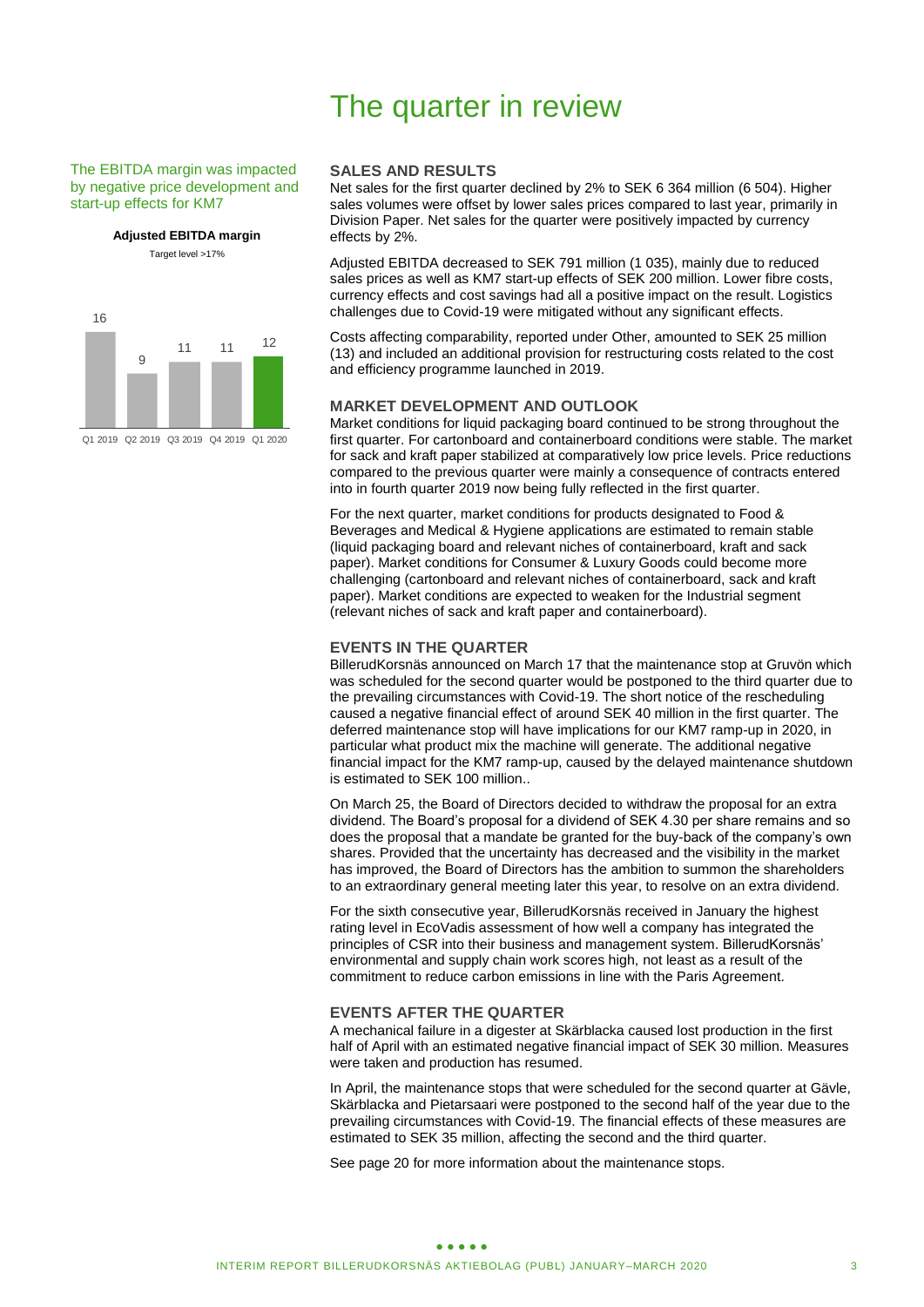### Division Board

*A strong quarter in terms of production and sales. KM7 passed two milestones with start-up of the coater and initiation of certification for liquid packaging board.* 









### **About Division Board**

Division Board manufactures liquid packaging board, cartonboard as well as fluting and liner. All customers demand high quality and expect materials and services solutions that add value. The mills at Gävle, Gruvön and Frövi/Rockhammar belong to this division. At Gruvön, BillerudKorsnäs has made a strategic investment under the Next generation programme in a state-of-the-art board machine. The KM7 board machine will have an annual production capacity of 550 000 tonnes of premium material.

### **KEY FIGURES**

|                                 | Q <sub>1</sub> | Q <sub>1</sub> | Q4      | Full year |
|---------------------------------|----------------|----------------|---------|-----------|
| <b>SEKm</b>                     | 2020           | 2019           | 2019    | 2019      |
| Net sales                       | 3712           | 3536           | 3414    | 13 692    |
| of which liquid packaging board | 2060           | 1989           | 1972    | 7583      |
| of which cartonboard            | 399            | 346            | 351     | 1467      |
| of which fluting & liner        | 1017           | 953            | 878     | 3626      |
| Net operating expenses, other   | $-3134$        | $-2853$        | $-2894$ | $-11706$  |
| <b>EBITDA</b>                   | 578            | 683            | 520     | 1986      |
| EBITDA, %                       | 16%            | 19%            | 15%     | 15%       |
| Operating profit/loss           | 232            | 441            | 174     | 811       |
| Operating margin, %             | 6%             | 12%            | 5%      | 6%        |
| ROCE, %                         | 3%             | 9%             | 5%      | 5%        |
|                                 |                |                |         |           |
| Sales volumes, ktonnes          | 515            | 454            | 456     | 1815      |

### **RESULTS**

Net sales for the first quarter increased by 5% to SEK 3 712 million (3 536), driven mainly by higher sales volumes in all segments due to improved availability at all mills and the production ramp-up of the new board machine, KM7, at Gruvön.

EBITDA decreased to SEK 578 million (683). Higher production efficiency, increased sales volumes and lower raw material costs could not compensate for negative pricing impact, changed customer mix and ramp-up effects of KM7. The total KM7 ramp-up effect was SEK 200 million. Net operating expenses increased mainly due to heavy volume growth.

ROCE declined to 3% mainly due to lower EBITDA in the past twelve months.

See page 8 for more information about the Next generation programme (KM7).

### **MARKET DEVELOPMENT AND OUTLOOK**

Market conditions were strong for liquid packaging board in the first quarter. For cartonboard and containerboard the market conditions were stable. Prices for BillerudKorsnäs' segments in containerboard held up relatively well.

For the next quarter, market conditions for products designated for Food & Beverage applications (liquid packaging board and relevant niches of containerboard) are expected to remain stable, while conditions for our segments in Consumer & Luxury Goods (cartonboard and relevant niches of containerboard) could become more challenging. In the Industrial segment (relevant niches of containerboard) market conditions are expected to weaken.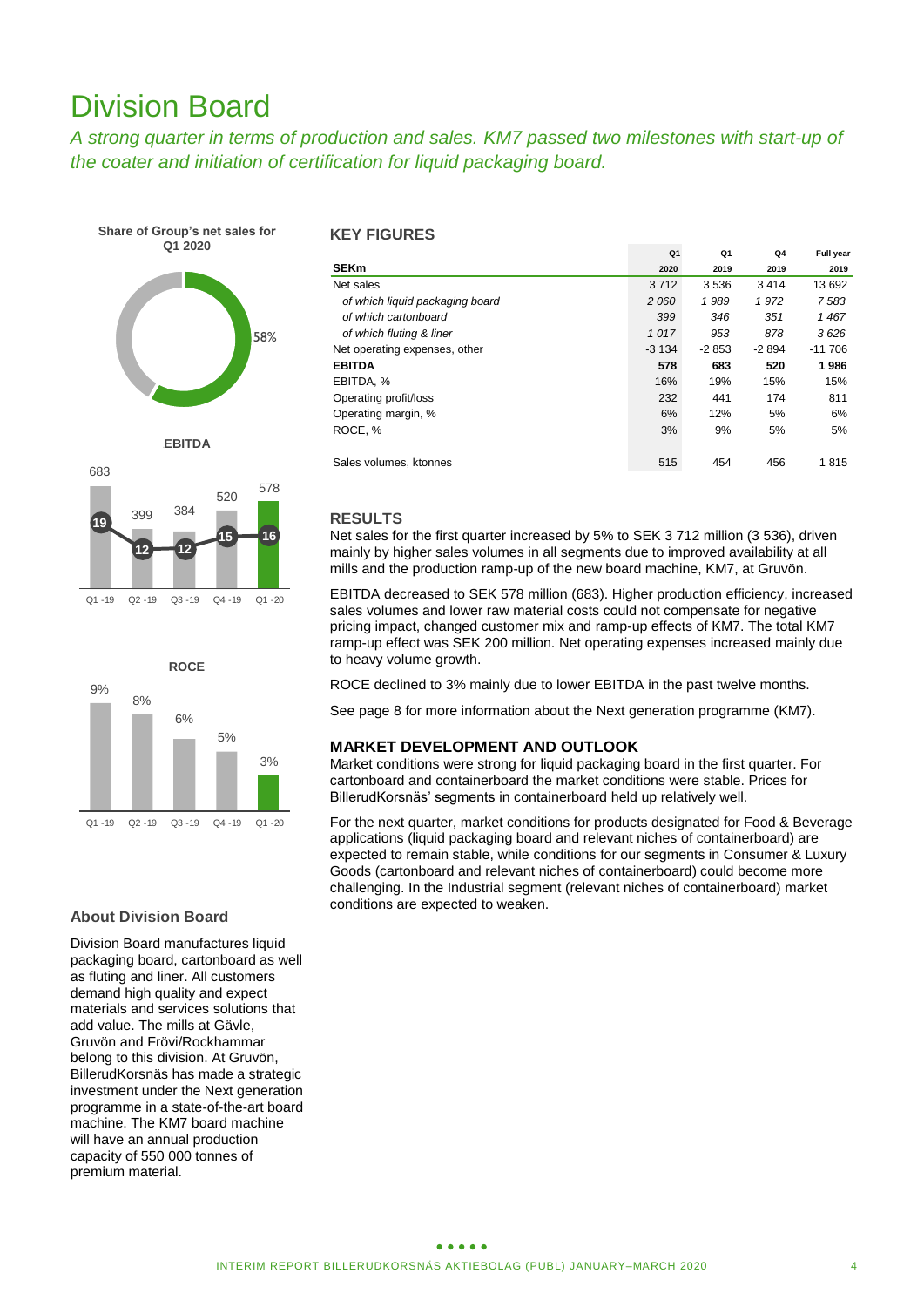### Division Paper

*Still under pressure from low prices. We continue to adapt our production and focus on efficiency measures, putting emphasis on maximising customer value and adding new applications.*

**Share of Group's net sales Q1 2020**









### **About Division Paper**

Division Paper manufactures and sells high-performance, premiumgrade kraft and sack paper to selected segments in the manufacturing, medical equipment and consumer segments. The division also sells surplus paper pulp on the open market. The mills at Skärblacka, Karlsborg, Pietarsaari and Beetham belong to this division.

### **KEY FIGURES**

|                               | Q <sub>1</sub> | Q <sub>1</sub> | Q <sub>4</sub> | Full year |
|-------------------------------|----------------|----------------|----------------|-----------|
| <b>SEKm</b>                   | 2020           | 2019           | 2019           | 2019      |
| Net sales                     | 1880           | 2 3 0 5        | 1776           | 8 1 4 2   |
| of which sack paper           | 633            | 936            | 537            | 2918      |
| of which kraft paper          | 878            | 931            | 859            | 3504      |
| Net operating expenses, other | $-1617$        | $-1839$        | $-1556$        | $-6946$   |
| <b>EBITDA</b>                 | 263            | 466            | 220            | 1 1 9 6   |
| EBITDA, %                     | 14%            | 20%            | 12%            | 15%       |
| Operating profit/loss         | 153            | 356            | 107            | 752       |
| Operating margin, %           | 8%             | 15%            | 6%             | 9%        |
| ROCE, %                       | 8%             | 20%            | 14%            | 14%       |
| Sales volumes, ktonnes        | 227            | 233            | 205            | 882       |

### **RESULTS**

Net sales for the first quarter declined by 18% to SEK 1 880 million (2 305). The decline was mainly driven by significantly lower prices than last year and a negative change in product mix. The deteriorating prices have been primarily in sack paper, while kraft paper has held up much better.

EBITDA decreased to SEK 263 million (466), mainly through lower prices and an unfavourable product mix, offset only partly by lower raw material prices, positive currency effects and a stricter cost control.

Net sales and profitability improved compared with the fourth quarter 2019.

ROCE declined to 8% mainly due to lower EBITDA in the past twelve months.

### **MARKET DEVELOPMENT AND OUTLOOK**

Market conditions in the first quarter were stable for both sack and kraft paper. Prices for most segments in Division Paper declined from the previous quarter, mainly due to full quarter impact. The only exception was white sack, where prices stabilized compared with the fourth quarter 2019.

For the next quarter, market conditions for sack and kraft paper in the Industrial segment are expected to weaken. For sack and kraft paper in Consumer & Luxury Goods the conditions could become more challenging, while stable market conditions are expected for relevant niches in Food & Beverages and Medical & Hygiene.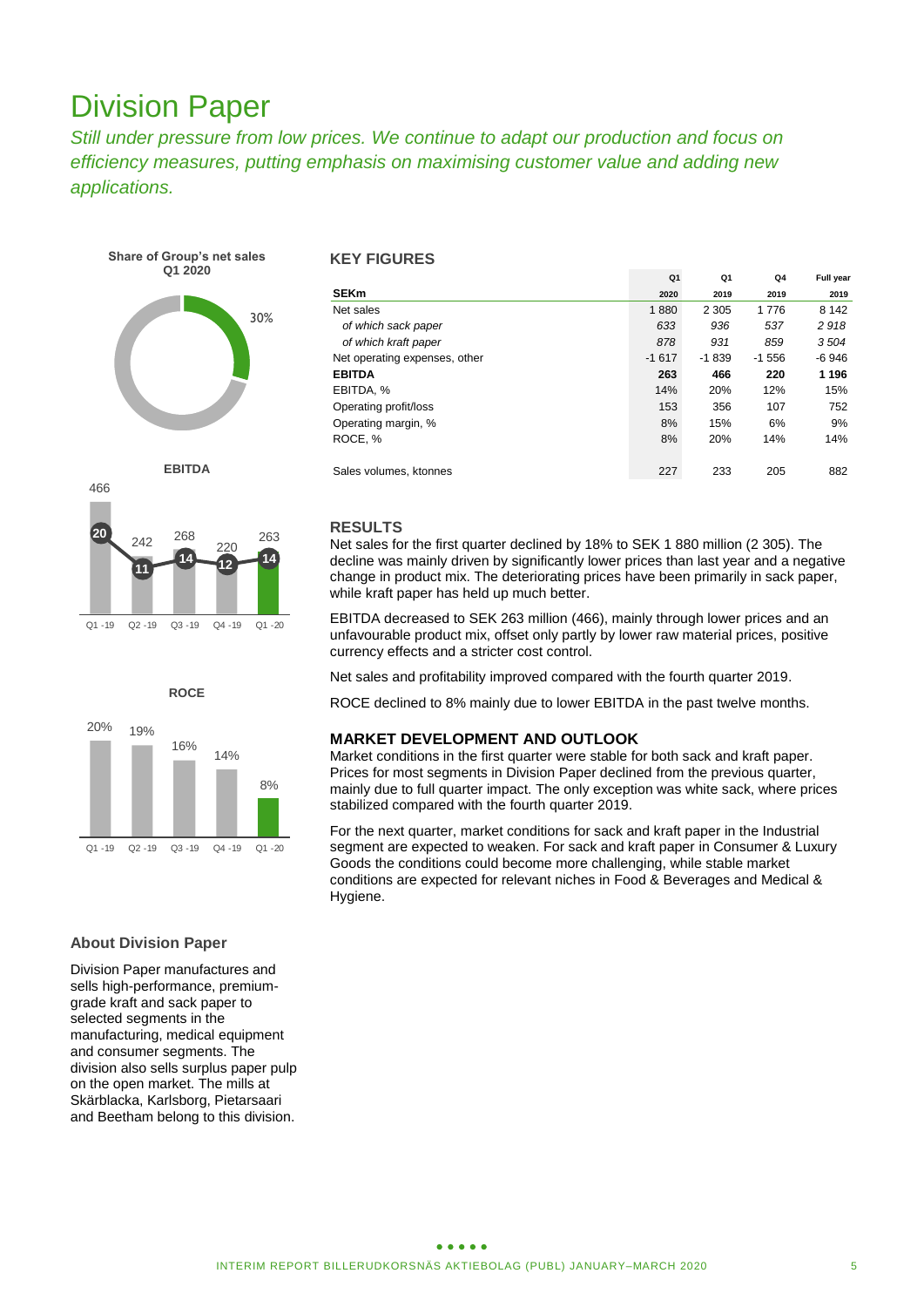### Division Solutions

*Our long-term focus is to create growth. However, short term focus is on efficiency measures to mitigate Covid-19 effects on our business.* 



### **KEY FIGURES**

|                               | Q1     | Q1     | Q4     | Full year |
|-------------------------------|--------|--------|--------|-----------|
| <b>SEKm</b>                   | 2020   | 2019   | 2019   | 2019      |
| Net sales                     | 205    | 206    | 250    | 990       |
| of which Managed Packaging    | 147    | 175    | 205    | 822       |
| of which Solutions Other      | 58     | 32     | 45     | 168       |
| Net operating expenses, other | $-195$ | $-193$ | $-231$ | $-926$    |
| <b>EBITDA</b>                 | 10     | 13     | 19     | 64        |
| EBITDA, %                     | 5%     | 6%     | 8%     | 6%        |
| Operating profit/loss         | 8      | 11     | 16     | 54        |
| Operating margin, %           | 4%     | 5%     | 6%     | 5%        |



### **About Division Solutions**

Division Solutions meets brand owners' growing demand for sustainable and effective packaging solutions and systems. The division's business is growing in two areas, the largest of which is currently Managed Packaging, which help global brand owners take control of their packaging needs in Asia.

### **RESULTS**

Net sales for the first quarter were almost unchanged and amounted to SEK 205 million (206). The negative effect of Covid-19 on Managed Packaging's business was offset by higher sales in Other Solutions, increased pricing and positive currency effects.

EBITDA declined to SEK 10 million (13) and the comparison with the past year is affected by a favourable outcome of a technical claims in the first quarter 2019. Earnings were supported by an improved sales mix.

### **MARKET DEVELOPMENT AND OUTLOOK**

Demand for Division Solutions' products and services remained stable during the first quarter despite low sales in China during the lock-down period. Along with European and US quarantine measures, the demand decreased however towards the end of the quarter.

There is still some inflow of new customers but we expect a significantly weaker second quarter due to lower demand and delayed programme implementations. Cost-saving measures will be implemented to protect profitability.

In a normalized market the potential for Division Solution's offering continues to be significant and the sales pipeline continues to support growth.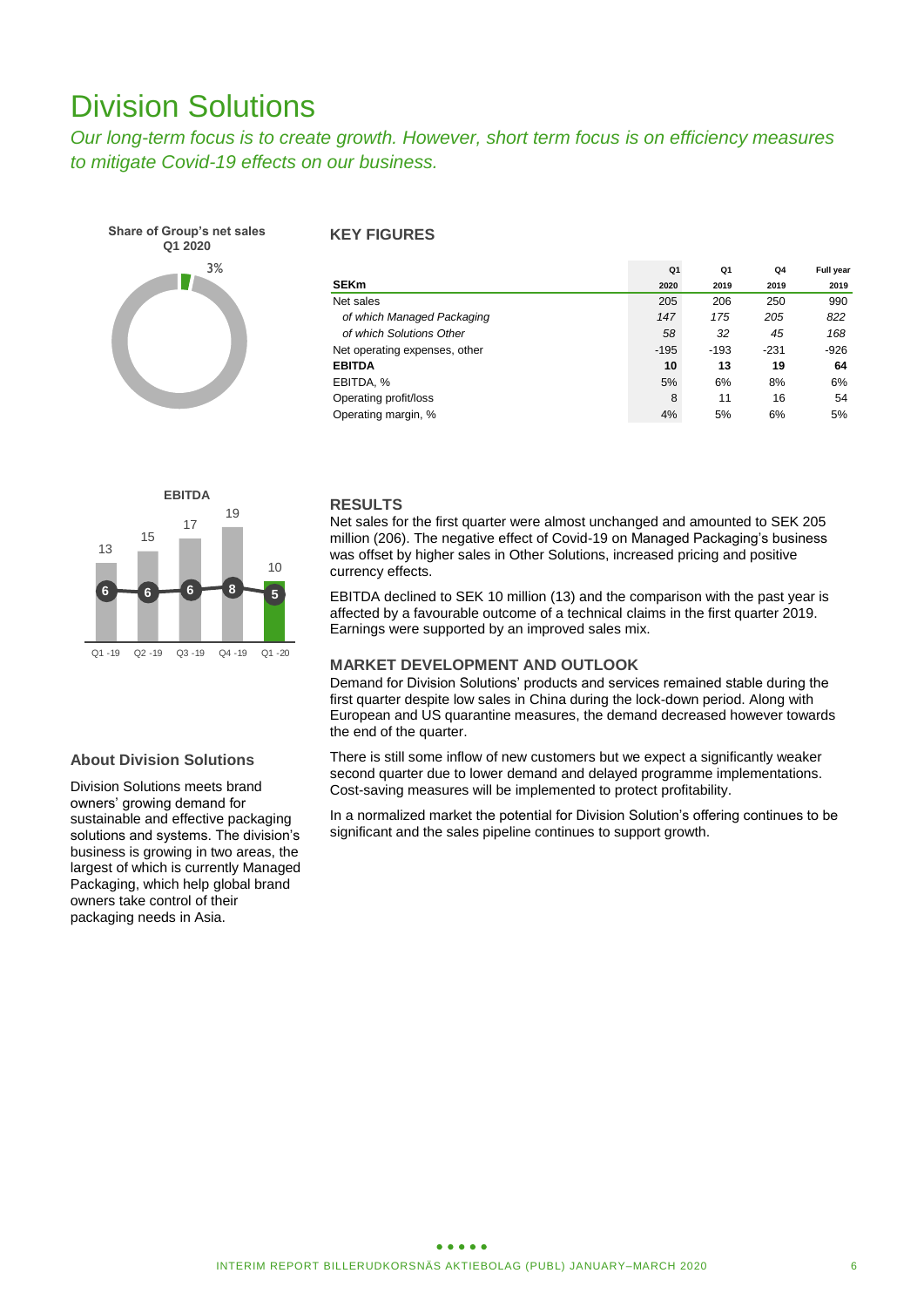### Other operations

Net sales for Other in the first quarter 2020 amounted to SEK 551 million (485) and comprised of sales of fibre and related services to third parties.

Adjusted EBITDA for Other amounted to SEK -75 million (-99). Higher result was due to lower cost level in Group common functions and increased profit from associated companies.

### Cash flow and financial position

### **SUMMARISED CASH FLOW STATEMENT**

|                                                 | Quarter |       |
|-------------------------------------------------|---------|-------|
| <b>SEKm</b>                                     | Q1-20   | Q1-19 |
| Operating surplus, etc.                         | 725     | 984   |
| Change in working capital, etc.                 | $-790$  | -334  |
| Net financial items, taxes, etc.                | $-91$   | 74    |
| Cash flow from operating activities             | $-156$  | 724   |
|                                                 |         |       |
| Operative investments                           | $-282$  | -818  |
| Operating cash flow after operative investments | -438    | -94   |

Operating cash flow after operative investments amounted to SEK -438 million (-94) for the first quarter. Operating cash after operative investments include all gross investments in property, plant and equipment, and intangible assets. The measure has a new definition starting in Q1 2020, and shows cash flow generated in the operating business, which provides the amount of cash flows available to repay debt, acquire and invest in other businesses and pay dividends to the shareholders.

The negative change in operating cash flow from operating activities was mainly due to a collateral deposit for negative value of electricity derivatives of SEK 400 million (purchased for hedging purposes) and some increased accounts receivables. In addition, net financial items included a tax refund in 2019. The decrease in operative investments is linked to lower KM7 investments in 2020.

#### **FINANCING**

At 31 March 2020, interest-bearing debt amounted to SEK 7 839 million (9 409). Interest-bearing debt remained at the same level as previous quarter, SEK 7 842 million, as no financing activities, except repayment of scheduled amortisations, were carried out during the quarter.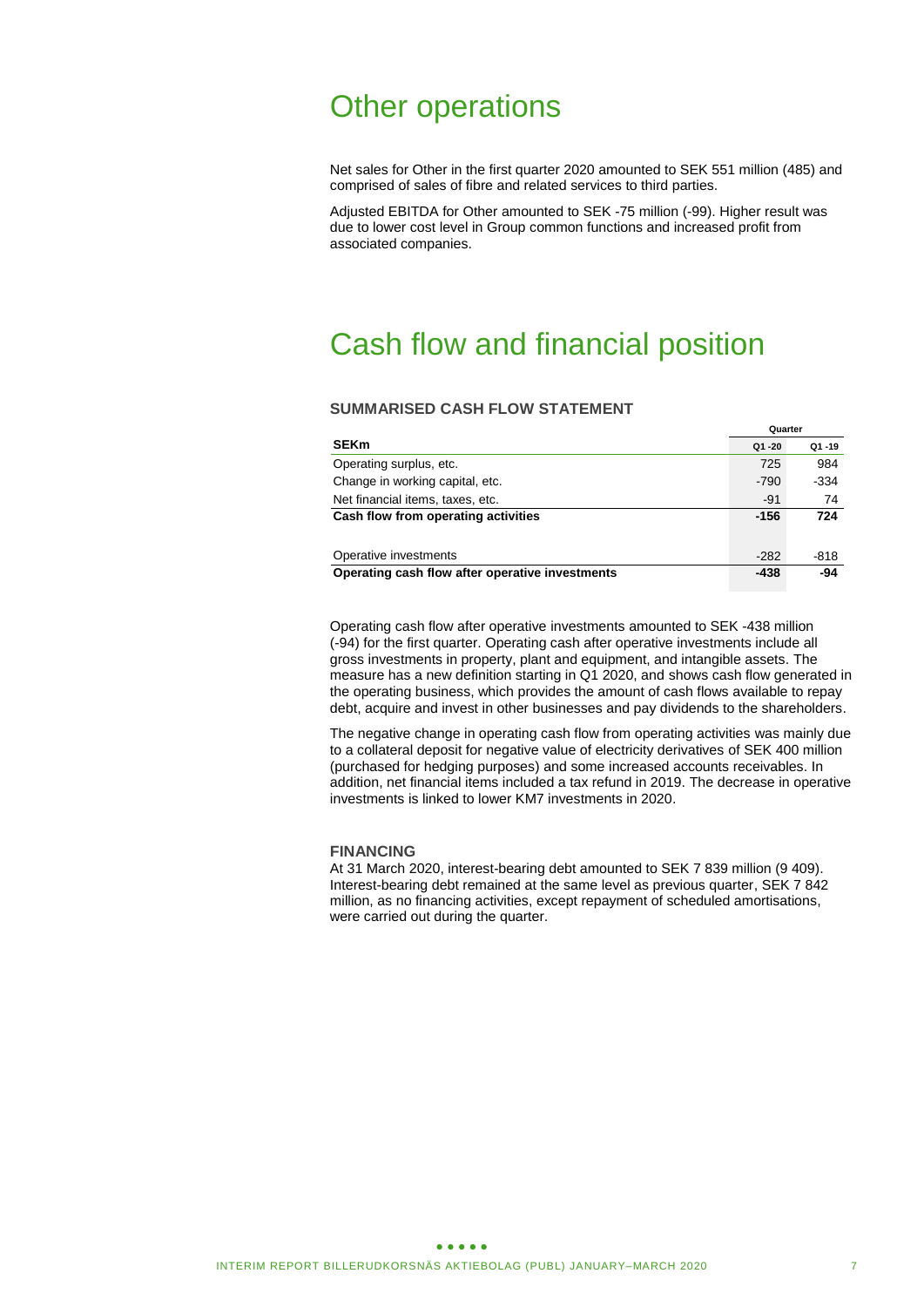



<sup>1</sup> Excluding discontinued operations

**Adjusted return on capital employed Target level >13%**



#### **Debt portfolio and maturity profile at 31 March 2020**

|                               |             | Maturity, years |         |         |          |
|-------------------------------|-------------|-----------------|---------|---------|----------|
| Loan                          | Limit, SEKm | $0 - 1$         | $1 - 2$ | $2 -$   | utilised |
| Syndicated credit facilities  | 5 5 0 0     |                 |         |         |          |
| Term Ioans                    |             | 92              | 92      | 1 355   | 1 539    |
| Bond loans within MTN program | 7 000       | 900             | 2 0 0 0 | 1800    | 4 700    |
| Other bond loans              |             |                 |         | 1600    | 1600     |
| Commercial paper              | 4 0 0 0     |                 |         |         |          |
| Group total                   |             | 992             | 2092    | 4 7 5 5 | 7839     |

Interest-bearing net debt at 31 March 2020 amounted to SEK 5 951 million (9 822).

The Group's net interest-bearing debt in relation to EBITDA at the end of the period was 2.3 (3.4). The ratio of net interest-bearing debt to adjusted EBITDA was 2.3 (2.9).

### **INVESTMENTS AND CAPITAL EMPLOYED**

Operative investments in property, plant, equipment and intangible assets amounted to SEK 282 million (818) for the first quarter. A large part of the investments in 2019 was related to the new board machine at Gruvön.

Capital employed at 31 March 2020 amounted to SEK 25 102 million (24 407). Return on capital employed (ROCE) for the last 12-month period, amounted to 3% (6). ROCE calculated using adjusted operating profit amounted to 3% (9).

Return on equity was 37% (7) over 12 months. The increase in the return on equity was due to the sale of Bergvik Skog Öst AB in August 2019.

### Next generation programme (KM7)

The ramp-up process of BillerudKorsnäs' new board machine at Gruvön, KM7, started in the second quarter of 2019. As KM7 was brought online, three machines (PM1, PM2 and PM5), with a total production capacity of 215 000 tonnes per year, were closed. The share of the machine's output of premium grades is increasing gradually over the course of the ramp-up process. During the first quarter 2020, production of the first volumes of coated grades started and the process to certify materials for liquid packaging board was initiated. When fully ramped up in 2023, the machine is expected to produce 550 000 tonnes per year.

The negative start-up effect of KM7 for the full year 2020 is now assessed to be in the interval of SEK 350-450 million compared to the base year 2018. During the first quarter, the ramp-up resulted in a negative effect of SEK 200 million. For the remaining nine months 2020, the negative start-up effect is assessed to be SEK 150-250 million. From 2021, the KM7 investment is expected to have a positive effect on EBITDA.

Out of the total investment for KM7 of approximately SEK 7 950 million, the last SEK 190 million will be paid during 2020. The investment amount includes a deduction of approximately SEK 200 million relating to withheld payments to a supplier in the project. The supplier has raised claims against BillerudKorsnäs for the withheld payments. BillerudKorsnäs has raised claims against the supplier exceeding the withheld payments. The dispute will be tried in legal proceedings.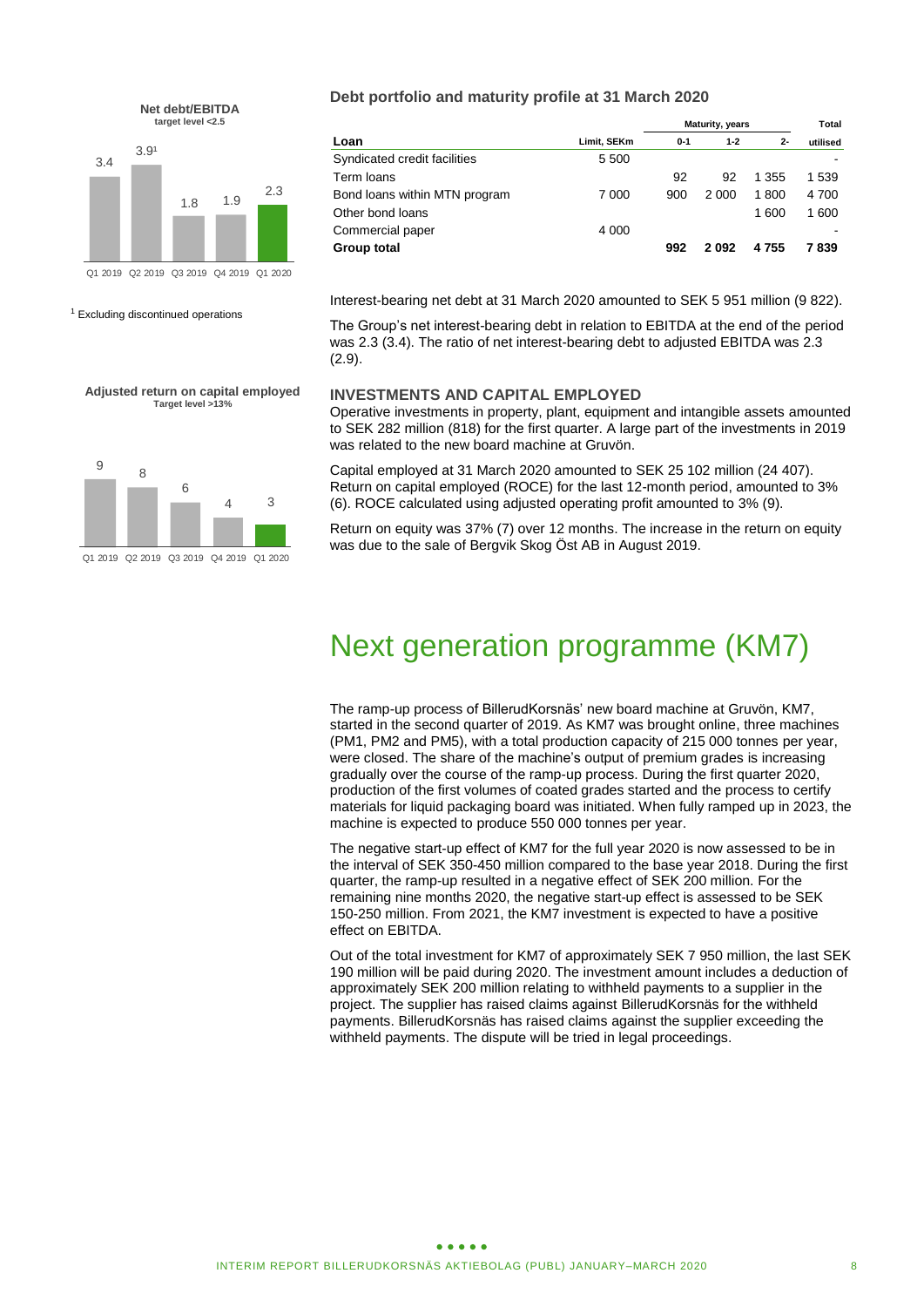### Holding of forest land

Following the completion of Bergvik Skog Öst transactions during 2019, BillerudKorsnäs holds approximately 35 000 hectares of forest (of which 18 000 hectares are productive), and expects to own another 15 400 hectares (5 500 hectares productive) when the cadastral processes are finalized.

BillerudKorsnäs is reviewing and expects to complete an IAS41 valuation of the biological assets for the first approximately 35 000 hectares (18 000 productive) during the second quarter 2020.

### Cost and efficiency programme

To ensure long-term efficiency and profitability BillerudKorsnäs introduced a cost and efficiency programme in the third quarter 2019. Measures include personnel reductions, purchasing savings and efficiency improvements throughout the business. The programme is expected to have a run-rate of approximately SEK 600 million by the end of 2021, of which approximately SEK 250 million will affect the result in 2020.

During the first quarter of 2020 the cost and efficiency programme generated savings of SEK 50 million. The savings were mainly related to activities within operational efficiencies and procurement, but there was also a sizable contribution from reduced external services, employee reductions and a generally lower level of SG&A activity.

### Currency hedging

Currency hedging had a net sales impact of SEK -113 million (-80) in the first quarter of 2020 (compared with no currency hedging).

Outstanding forward exchange contracts at 31 March 2020 had a market value of SEK -272 million, SEK -57 million of which is the portion of the contracts matched by trade receivables that affected earnings in the first quarter. Accordingly, other contracts had a market value of SEK -215 million.

**Hedged portion of forecast currency flows for EUR, USD and GBP and exchange rates against SEK (31 March 2020).**

|                          |       |       |       |       |                          | Total 15 |
|--------------------------|-------|-------|-------|-------|--------------------------|----------|
| Currency                 | Q2-20 | Q3-20 | Q4-20 | Q1-21 | Q2-21                    | months   |
| EUR Share of net flow    | 80%   | 79%   | 78%   | 80%   | 79%                      | 79%      |
| Rate                     | 10.64 | 10.73 | 10.76 | 10.66 | 10.80                    | 10.71    |
| USD Share of net flow    | 70%   | 67%   | 65%   | 63%   | 59%                      | 65%      |
| Rate                     | 9.13  | 9.27  | 9.42  | 9.35  | 9.73                     | 9.37     |
| GBP Share of net flow    | 24%   |       |       |       |                          | 5%       |
| Rate                     | 12.34 | -     |       |       | $\overline{\phantom{a}}$ | 12.34    |
| Market value of currency | $-79$ | -55   | -51   | -56   | $-31$                    | $-272$   |
| contracts*               |       |       |       |       |                          |          |

\*At 31 March 2020.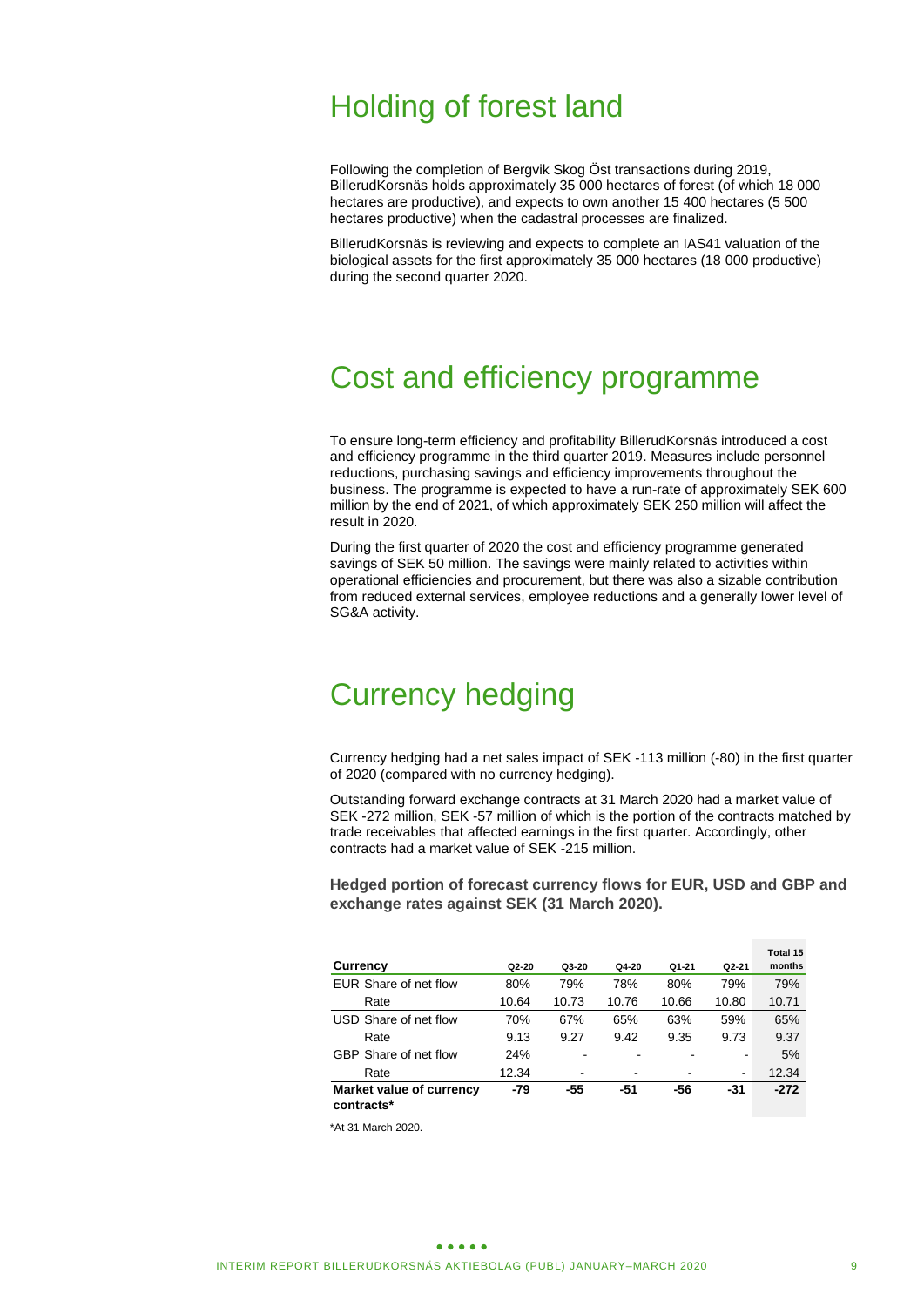

The tax cost for 2020 amounted to SEK 38 million (155), equal to approximately 19% (26) of profit before tax. The high tax rate in the first quarter 2019 was mainly due to recognition of deferred taxes related to retained earnings in the Baltics and losses in Finland on which deferred tax receivables were not accounted for in 2019.

### Parent company

The parent company BillerudKorsnäs AB includes head office and support functions.

Operating profit/loss for the first quarter 2020 was SEK 4 million (-78). The operating result includes the effects of hedging contracts and revaluations of trade receivables.

The parent company hedges both its own and the Group's net currency flows. The parent company's earnings include the results of these hedging measures. These earnings were SEK -113 million (-80) for the first quarter 2020.

The average number of employees at 31 March 2020 was 133 (125).

Cash and bank balances, and short-term investments amounted to SEK 2 766 million (522).

### **Sustainability**

#### **Sustainability KPIs, rolling 12 months (R12M)**

|                                | $Q1 - 20$ | $Q4 - 19$ | 2020 target |
|--------------------------------|-----------|-----------|-------------|
| Energy efficiency <sup>1</sup> | 5.29      | 5.32      | < 5.10      |
| Fossil-free production 2       | 35.3      | 37.5      | $<$ 25.0    |
| Gender equality <sup>3</sup>   | 23.9      | 23.7      | >25.0       |

<sup>1</sup> Defined as preliminary energy consumption (MWh/tonne product), R12M.

² Defined as preliminary emissions of fossil CO2 in the manufacturing process (kg/tonne product), R12M.

<sup>3</sup> Defined as female employees (%).

### **ENVIRONMENT**

BillerudKorsnäs is working towards a vision of fossil-free production and minimising emissions throughout the value chain. This work is mainly aimed at phasing out fossil fuels from production, along with investments in energy efficiency and reducing indirect emissions. During the last twelve months fossil CO2-emissions in production amounted to 35.3 kg/tonne and the energy consumption was 5.29 MWh/tonne. The improvements were mainly a result of a stable production and a mild winter.

### **GENDER EQUALITY**

BillerudKorsnäs' aim is to increase the proportion of women in the group, both overall and at managerial level. This is challenging in an industry that is traditionally dominated by men. BillerudKorsnäs has undertaken several initiatives aimed at addressing the under-representation of women in operational activities and at senior levels within the Group. The share of female employees was 23.9% during the past twelve months.

### **QUARTERLY HIGHLIGHTS**

A life cycle assessment study, performed by Research Institutes of Sweden (RISE), showed that mailing bags made of BillerudKorsnäs' unbleached paper Xpression Ecom can reduce fossil emissions by 50% compared to mailing bags made of virgin plastic.

#### $\bullet\bullet\bullet\bullet\bullet$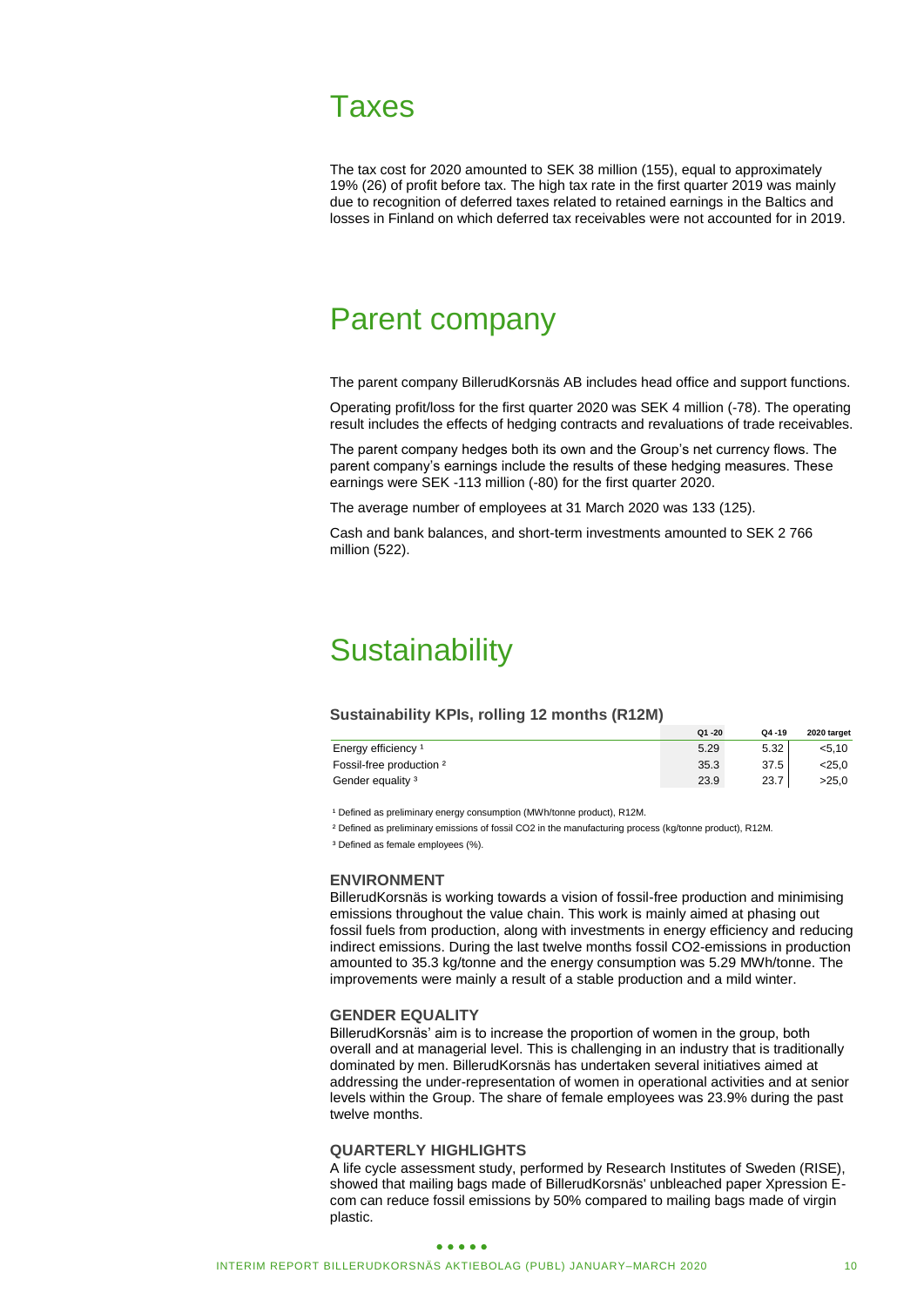In CDP's annual evaluation on the disclosure, awareness and management of climate, forest and water issues, BillerudKorsnäs got the assessments Climate A-, Forestry A- and Water B-. CDP also highlights BillerudKorsnäs as one of the 3% top companies in engaging with its suppliers on climate change.

### Distribution of shares

The holding of treasury shares was unchanged during the first quarter of 2020. At 31 March, 2020 the number of treasury shares amounted to 1 430 062, corresponding to approximately 0.7% of the total amount of shares which amounts to 208 219 834. The number of shares on the market amounted to 206 789 772 at the end of the first quarter.

### Annual General Meeting 2020

The Annual General Meeting will be held at Norra Latin, Stockholm City Conference Center, in Stockholm on 5 May 2020 at 15:00. The convening notice of the Annual General Meeting and all related documents are available on the company's website.

The Board of Directors proposes a dividend of SEK 4.30 per share (4.30) for the 2019 fiscal year. The proposal entails a total share dividend of around SEK 889 million, corresponding to approximately 13% of net profit for 2019. The proposed record day is 7 May and the final day for trading in BillerudKorsnäs' shares including the right to a dividend is 5 May. The dividend is estimated to be paid the 12 May.

The Board proposes to the AGM 2020 that the Board be mandated to decide on the acquisition of own shares via Nasdaq Stockholm to an extent that the company's treasury holding does not at any time exceed 10% of all the shares in the company. The Board also proposes that it be mandated by the AGM 2020 to up until the next AGM make decisions to transfer or cancel the company's own shares that are not needed to fulfill the company's long term share based incentive programs.

### Risks and uncertainties

BillerudKorsnäs' products are generally dependent on the business cycle, in terms of both price development and potential sales volumes. The Group is exposed to currency fluctuations, since most revenues are invoiced in foreign currency, while a large part of operating expenses are in SEK. A more detailed description of risks and a sensitivity analysis is provided on pages 74-81 of the 2019 Annual and Sustainability Report.

The Covid-19 pandemic has a large impact with significant measures in many countries to prevent the spread of infection. A following economic downturn could lead to BillerudKorsnäs' result being severely impacted. However, political initiatives are being taken to support affected industries and economic growth. Transportation of goods continue to be permitted for most regions and the production of chemicals has been considered critical and permitted to continue in countries with lock-downs. BillerudKorsnäs is following the situation closely and has taken measures to follow the authorities' advice and to minimize the exposure to infection. Contingency plans have been created and are regularly being updated.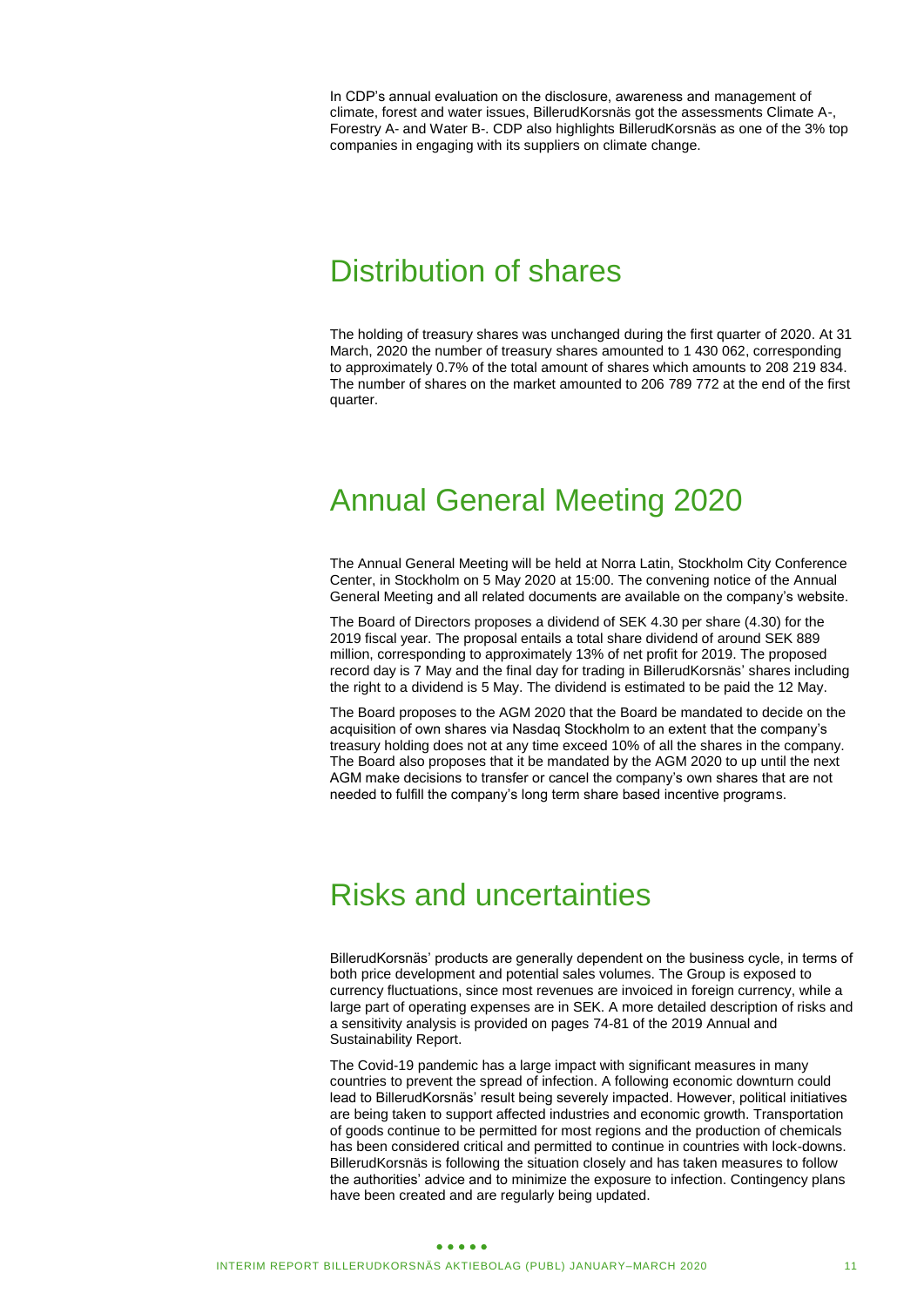BillerudKorsnäs has been working on measures to mitigate possible negative effects of different Brexit scenarios. Based on accumulated sales in 2019 the Group's net sales exposed to Brexit amount to approximately SEK 1 250 million from the EU to the UK and SEK 200 million from the UK to the EU.

In the EU countries, the EU Directive on Single Use Plastic will result in a changed regulatory landscape for packaging. Changes in legislation and its implications for BillerudKorsnäs are monitored closely.

### Related-party transactions

No transactions took place between BillerudKorsnäs and related parties that significantly affected the Group's position and earnings.

### Financial calendar

Annual General Meeting – 5 May 2020 Q2 2020 report – 17 July 2020 Q3 2020 report – 22 October 2020

Solna, 24 April 2020

BillerudKorsnäs AB (publ)

Lennart Holm *Acting President and CEO*

This information constituted inside information prior to publication. This is information that BillerudKorsnäs AB (publ) is obliged to make public pursuant to the EU Market Abuse Regulation. This report has been prepared in both a Swedish and an English version. The report has not been reviewed by the company's auditors.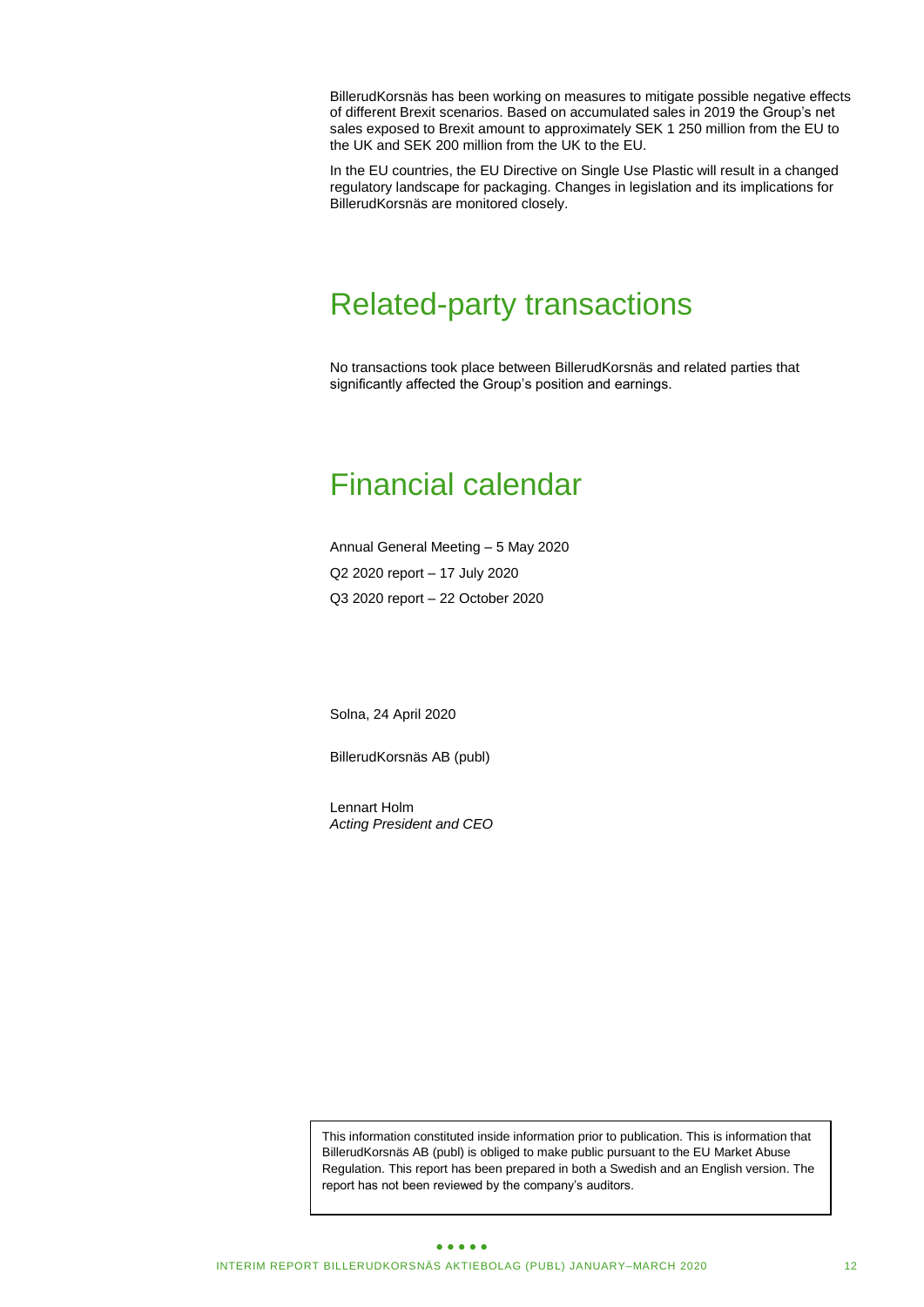### **SUMMARISED INCOME STATEMENT**

|                                                         | Quarter   |         |         | Full year |  |
|---------------------------------------------------------|-----------|---------|---------|-----------|--|
| <b>SEKm</b>                                             | $Q1 - 20$ | Q4-19   | Q1-19   | 2019      |  |
| Net sales                                               | 6 3 6 4   | 5815    | 6 504   | 24 4 4 5  |  |
| Other income                                            | 44        | 59      | 38      | 169       |  |
| <b>Operating income</b>                                 | 6 4 0 8   | 5874    | 6542    | 24 614    |  |
| Change in inventories                                   | $-67$     | 182     | -6      | $-169$    |  |
| Raw materials and consumables                           | $-3301$   | $-3228$ | $-3421$ | $-12887$  |  |
| Other external costs                                    | $-1.306$  | $-1313$ | $-1163$ | $-5061$   |  |
| Employee benefits expense                               | $-981$    | $-912$  | $-928$  | $-3650$   |  |
| Depreciation and impairment of non-current assets       | $-486$    | $-491$  | $-382$  | $-1744$   |  |
| Profit/Loss from participations in associated companies | 13        | -9      | $-2$    | $-17$     |  |
| <b>Operating expenses</b>                               | $-6128$   | $-5771$ | $-5902$ | $-23528$  |  |
| <b>Operating profit/loss</b>                            | 280       | 103     | 640     | 1 0 8 6   |  |
| Financial income and expenses*                          | $-78$     | 211     | $-34$   | 179       |  |
| Profit/Loss before tax                                  | 202       | 314     | 606     | 1 2 6 5   |  |
| Taxes                                                   | $-38$     | $-31$   | $-155$  | $-254$    |  |
| Profit/Loss from continuing operations                  | 164       | 283     | 451     | 1011      |  |
| Discontinued operations**                               |           |         |         |           |  |
| Profit/loss from discontinued operations, net o tax     |           | 50      |         | 5709      |  |
| Profit/loss for the period                              | 164       | 333     | 451     | 6720      |  |
| Profit/Loss attributable to:                            |           |         |         |           |  |
| Owners of the parent company                            | 164       | 333     | 451     | 6720      |  |
| Non-controlling interests                               |           |         |         |           |  |
| Net profit/loss for the period                          | 164       | 333     | 451     | 6720      |  |
| Earnings per share, SEK                                 | 0.79      | 1.61    | 2.18    | 32.50     |  |
| Diluted earnings per share, SEK                         | 0.79      | 1.61    | 2.18    | 32.47     |  |

\*Includes dividend from Bergvik Skog AB of SEK 352 million in 2019.

\*\* Discountiued operations include the operations from Bergvik Skog Öst June 1 - August 30, 2019, and a capital gain of the sale of Bergvik Skog Öst of SEK 5 694 million in 2019.

### **SUMMARISED STATEMENT OF COMPREHENSIVE INCOME**

|                                                                                                |           | Quarter   |           |        |  |
|------------------------------------------------------------------------------------------------|-----------|-----------|-----------|--------|--|
| <b>SEKm</b>                                                                                    | $Q1 - 20$ | $Q4 - 19$ | $Q1 - 19$ | 2019   |  |
| Net profit/loss for the period                                                                 | 164       | 333       | 451       | 6720   |  |
| Other comprehensive income                                                                     |           |           |           |        |  |
| Items that will not be reclassified to profit or loss                                          |           |           |           |        |  |
| Actuarial gains or losses on defined benefit pension plans                                     |           | -3        | $-61$     | $-114$ |  |
| Change in fair value of shareholding in Other holdings                                         | $-21$     | $-244$    | 19        | $-421$ |  |
| Tax attributable to items not to be reclassified to profit or loss                             |           |           | 13        | 24     |  |
| Total items never reclassified to profit or loss                                               | $-21$     | $-246$    | $-29$     | $-511$ |  |
| Items that have been or may be reclassified subsequently to profit or loss                     |           |           |           |        |  |
| Differences arising from the translation of foreign operations' accounts                       | 72        | $-30$     | 25        | 28     |  |
| Change in fair value of cash flow hedges                                                       | $-672$    | 135       | $-280$    | -307   |  |
| Tax attributable to items that have been or may be reclassified subsequently to profit or loss | 144       | $-29$     | 60        | 65     |  |
| Total items that have been or may be reclassified subsequently to profit or loss               | -456      | 76        | $-195$    | $-214$ |  |
| Total comprehensive income for the period                                                      | $-313$    | 163       | 227       | 5995   |  |
| Attributable to:                                                                               |           |           |           |        |  |
| Owners of the parent company                                                                   | $-313$    | 163       | 227       | 5995   |  |
| Non-controlling interests                                                                      |           |           |           |        |  |
| Total comprehensive income for the period                                                      | $-313$    | 163       | 227       | 5995   |  |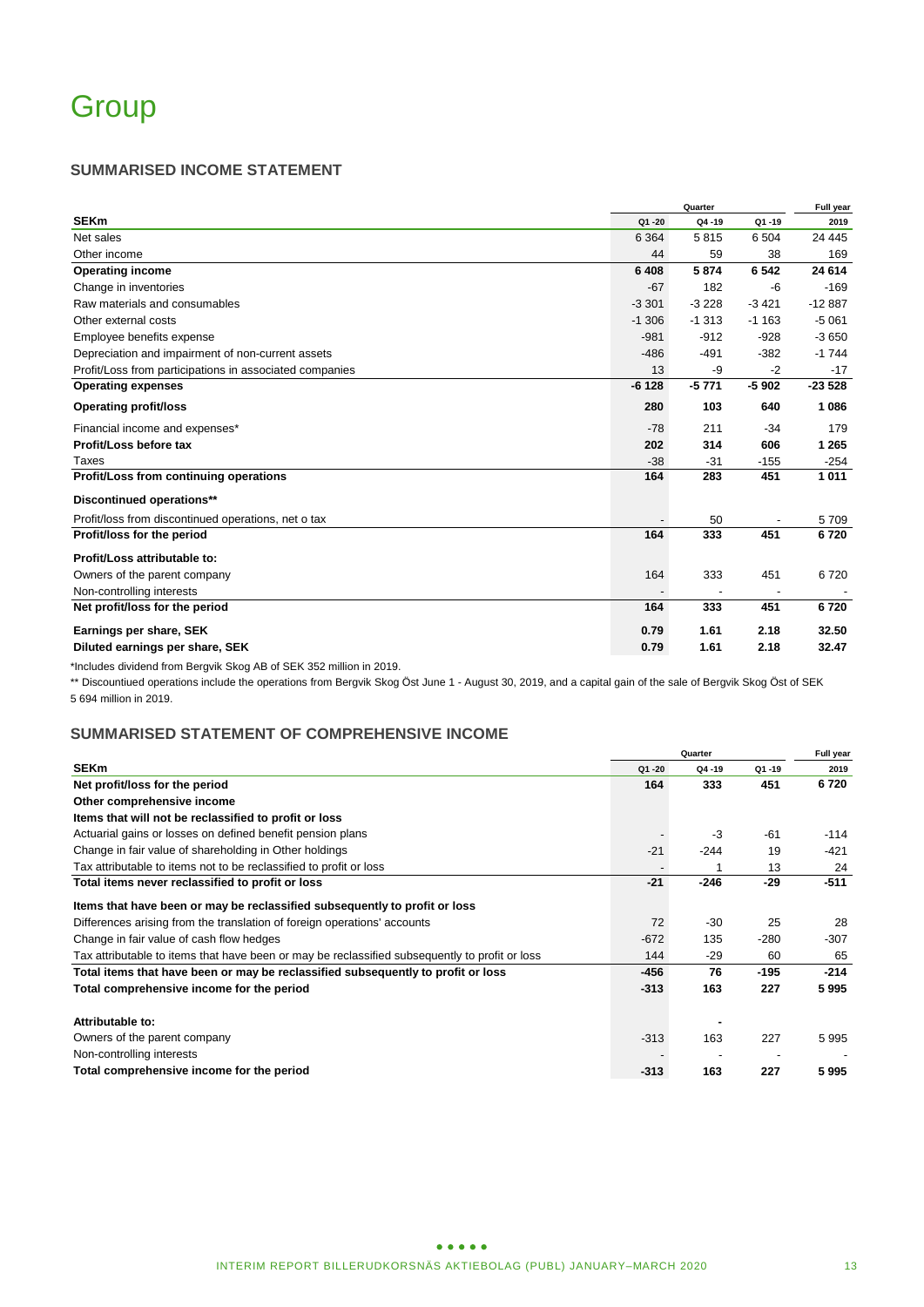### **SUMMARISED BALANCE SHEET**

|                                                              | 31 Mar  | 31 Mar  | 31 Dec  |
|--------------------------------------------------------------|---------|---------|---------|
| <b>SEKm</b>                                                  | 2020    | 2019    | 2019    |
| Intangible assets                                            | 2076    | 2 2 3 6 | 2096    |
| Property, plant and equipment, including Right of use assets | 23 006  | 22 196  | 23 137  |
| Other non-current assets                                     | 1 3 1 5 | 1750    | 1 2 0 5 |
| <b>Total non-current assets</b>                              | 26 397  | 26 182  | 26 438  |
| Inventories                                                  | 3657    | 3725    | 3572    |
| Accounts receivable                                          | 2 9 0 4 | 2965    | 2 4 0 8 |
| Other current assets                                         | 1 3 7 0 | 969     | 1 0 5 6 |
| Cash and cash equivalents                                    | 2 9 6 3 | 687     | 3 4 5 0 |
| <b>Total current assets</b>                                  | 10894   | 8 3 4 6 | 10 486  |
| <b>Total assets</b>                                          | 37 291  | 34 5 28 | 36 924  |
| Equity attributable to owners of the parent company          | 19 151  | 14 576  | 19 4 62 |
| Non-controlling interests                                    |         | 9       |         |
| <b>Total equity</b>                                          | 19 151  | 14 585  | 19 4 62 |
| Interest-bearing liabilities                                 | 6980    | 7839    | 7493    |
| Provisions for pensions                                      | 872     | 851     | 871     |
| Other liabilities and provisions                             | 287     | 279     | 131     |
| Deferred tax liabilities                                     | 3593    | 3572    | 3614    |
| <b>Total non-current liabilities</b>                         | 11 732  | 12 541  | 12 109  |
| Interest-bearing liabilities                                 | 1 0 8 2 | 1839    | 583     |
| Accounts payables                                            | 2915    | 3617    | 2937    |
| Other liabilities and provisions                             | 2411    | 1946    | 1833    |
| <b>Total current liabilities</b>                             | 6 4 0 8 | 7402    | 5 3 5 3 |
| <b>Total equity and liabilities</b>                          | 37 291  | 34 5 28 | 36 924  |

### **SUMMARISED STATEMENT OF CHANGES IN EQUITY**

|                                                         | Quarter |           | Full year |
|---------------------------------------------------------|---------|-----------|-----------|
| <b>SEKm</b>                                             | Q1 -20  | $Q1 - 19$ | 2019      |
|                                                         |         |           |           |
| <b>Opening balance</b>                                  | 19 4 62 | 14 3 5 5  | 14 355    |
| Changed accounting principles due to IFRS 16            |         | -5        | -5        |
| Comprehensive income for the period                     | $-313$  | 227       | 5995      |
| Share-based payment to be settled in equity instruments | 2       | -1        | 6         |
| Dividend to owners of the parent company                |         |           | -889      |
| Non-controlling interest through acquisition            |         | 9         |           |
| <b>Closing balance</b>                                  | 19 151  | 14 585    | 19 4 62   |
| Equity attributable to:                                 |         |           |           |
| Owners of the parent company                            | 19 151  | 14 576    | 19 4 62   |
| Non-controlling interests                               |         | 9         |           |
| <b>Closing balance</b>                                  | 19 151  | 14 5 8 5  | 19 4 62   |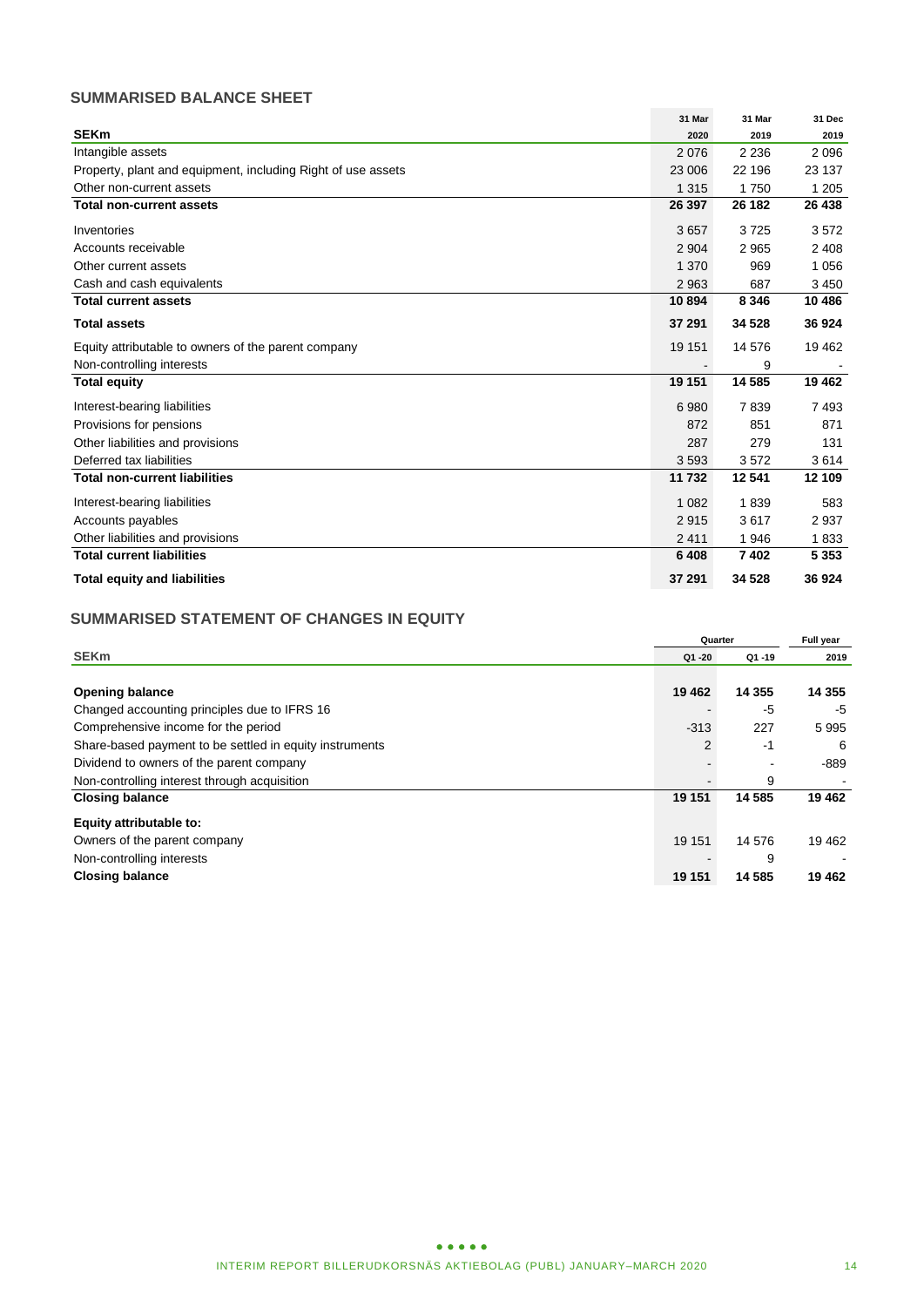### **SUMMARISED CASH FLOW STATEMENT**

|                                                                   |           | Full year      |                          |         |
|-------------------------------------------------------------------|-----------|----------------|--------------------------|---------|
| <b>SEKm</b>                                                       | $Q1 - 20$ | Q4-19          | $Q1 - 19$                | 2019    |
| Operating surplus, etc. *                                         | 725       | 669            | 984                      | 2674    |
| Net financial items, taxes, etc.                                  | $-91$     | 154            | 74                       | 108     |
| Change in working capital, etc.                                   | $-790$    | 237            | $-334$                   | $-463$  |
| Cash flow from operating activities                               | $-156$    | 1 0 6 0        | 724                      | 2 3 1 9 |
| Investments in intangible assets, property, plant and equipment   | $-282$    | $-577$         | $-818$                   | $-2868$ |
| Acquisition of financial assets/contribution associated companies | $-2$      | $-51$          | $-2$                     | $-58$   |
| Disposal of financial assets / other holdings**                   |           |                | 13                       | 955     |
| Sales of subsidiary                                               |           | 50             | $\overline{\phantom{a}}$ | 7708    |
| <b>Business combinations</b>                                      |           |                | $-45$                    | $-3774$ |
| Disposal of property, plant and equipment                         |           | $\blacksquare$ | 7                        | 8       |
| Cash flow from investing activities                               | $-284$    | $-578$         | $-845$                   | 1971    |
| Change in interest-bearing receivables                            |           |                |                          |         |
| Change in interest-bearing liabilities                            | $-78$     | $-1098$        | 340                      | $-421$  |
| Dividend to owners of the parent company                          |           | $-444$         |                          | $-889$  |
| Cash flow from financing activities                               | -77       | $-1542$        | 340                      | $-1310$ |
| Total cash flow (=change in cash and cash equivalents)            | $-517$    | $-1060$        | 219                      | 2980    |
| Cash and cash equivalents at start of period                      | 3 4 5 0   | 4 5 2 3        | 456                      | 456     |
| Translation differences in cash and cash equivalents              | 30        | $-13$          | 12                       | 14      |
| Cash and cash equivalents at the end of the period                | 2963      | 3 4 5 0        | 687                      | 3450    |

**\*\*** Includes cash proceeds of SEK 935 million from divestment of Bergvik Skog Väst AB in second quarter of 2019.

### **\*RECONCILIATION OF OPERATING SURPLUS**

|                                                                            |                | Quarter   |           | Full year |
|----------------------------------------------------------------------------|----------------|-----------|-----------|-----------|
| <b>SEKm</b>                                                                | Q1 -20         | $Q4 - 19$ | $Q1 - 19$ | 2019      |
| Operating profit                                                           | 280            | 103       | 640       | 1 0 8 6   |
| Reversed depreciation                                                      | 486            | 491       | 382       | 1 744     |
| Earnings from associated companies                                         | $-13$          | 9         | 2         | 17        |
| Pension liabilities                                                        | $-4$           | $-23$     |           | $-44$     |
| Other provisions                                                           | 12             | $-31$     | -18       | $-168$    |
| Net of produced and sold electricity certificates and sold emission rights | $-38$          | 103       | $-16$     | 10        |
| Incentive programmes                                                       | $\overline{2}$ |           | -1        | 6         |
| Scrapping of fixed assets                                                  |                | 16        | -6        | 8         |
| Discontinued operations                                                    |                |           |           | 15        |
| Operating surplus, etc                                                     | 725            | 669       | 984       | 2674      |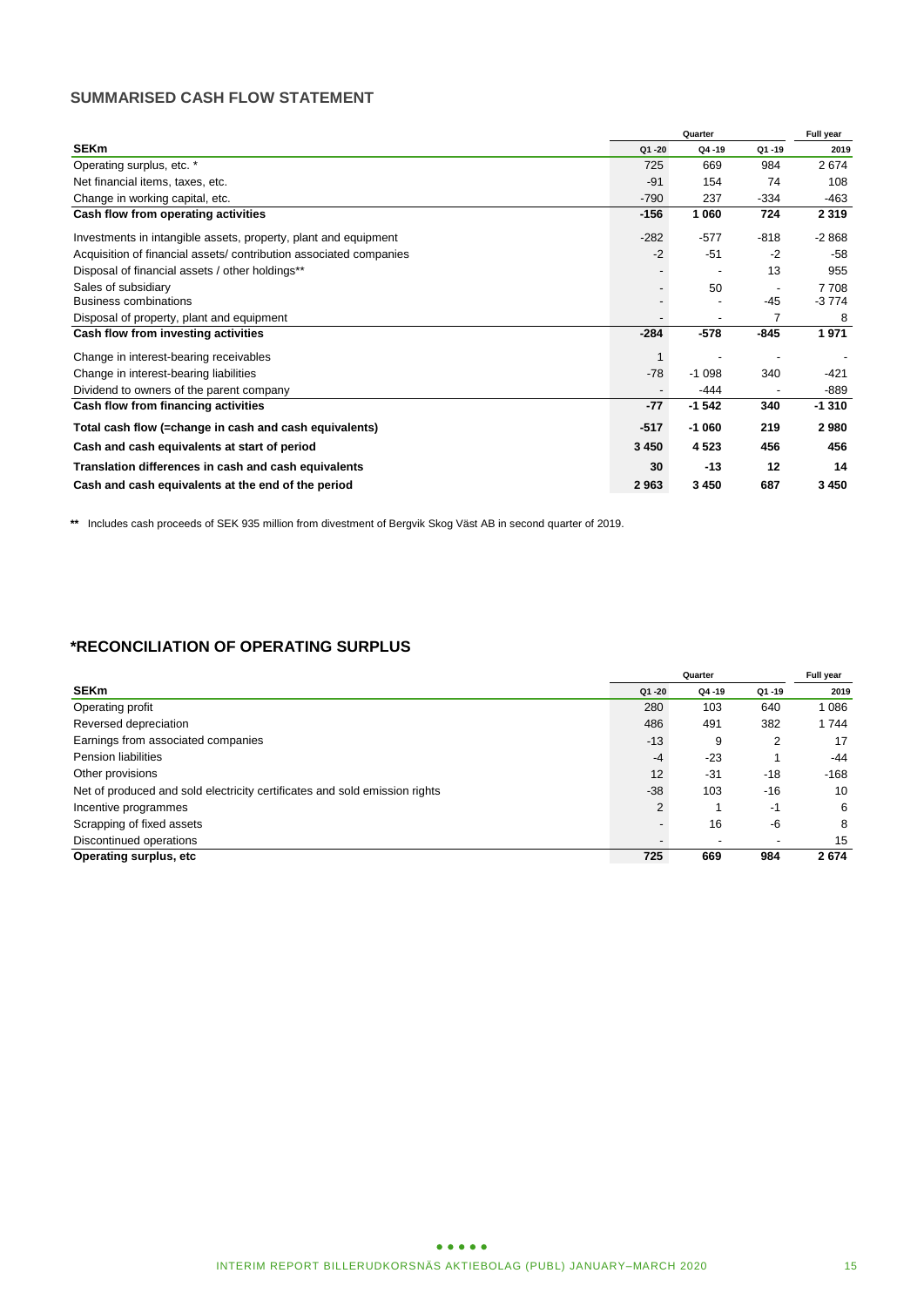### **NOTE 1 ACCOUNTING POLICIES**

The interim report for the Group is prepared in accordance with IAS 34 Interim Financial Reporting and the Swedish Annual Accounts Act. The accounting policies applied in this interim report are the same as those used in the most recent annual report for 2019, see pages 90-96 and page 138 for definitions of key figures. The interim report for the parent company is prepared in accordance with the Swedish Annual Accounts Act. Key figure definitions are provided on page 21 of this report.

In addition to the financial measures defined in IFRS, certain key figures, which qualify as alternative performance measures (APMs) are presented to reflect the underlying business performance and enhance comparability from period to period. These APMs should not be considered as a substitute for measures defined under IFRS.

#### **NOTE 2 FINANCIAL ASSETS AND LIABILITIES Fair value**

|                                          | rall value<br>through profit or<br>loss - hedge<br>accounting | Amortised<br>cost        | Fair value through<br>other compre-<br>hensive income | <b>Financial liabilities</b><br>measured at<br>amortised costs | Total<br>carrying<br>amount | Fair<br>value |
|------------------------------------------|---------------------------------------------------------------|--------------------------|-------------------------------------------------------|----------------------------------------------------------------|-----------------------------|---------------|
| Valuation classification                 | Level 2                                                       |                          | Level 3                                               |                                                                |                             |               |
| Group 31 March 2020                      |                                                               |                          |                                                       |                                                                |                             |               |
| Other shares and participations          |                                                               |                          | 139                                                   |                                                                | 139                         | 139           |
| Long-term receivables                    | 2                                                             | 26                       | $\overline{\phantom{a}}$                              |                                                                | 28                          | 28            |
| Accounts receivable                      |                                                               | 2 9 0 4                  |                                                       |                                                                | 2 9 0 4                     | 2 9 0 4       |
| Other receivables                        | 29                                                            | 734                      |                                                       |                                                                | 763                         | 763           |
| Cash and cash equivalents                |                                                               | 2 9 6 3                  |                                                       | $\blacksquare$                                                 | 2963                        | 2 9 6 3       |
| Total                                    | 31                                                            | 6627                     | 139                                                   | $\blacksquare$                                                 | 6797                        | 6797          |
| Non-current interest-bearing liabilities |                                                               |                          |                                                       | 6980                                                           | 6980                        | 6956          |
| Current interest-bearing liabilities     |                                                               |                          |                                                       | 1 0 8 2                                                        | 1 0 8 2                     | 1 0 8 0       |
| Accounts payables                        |                                                               |                          |                                                       | 2915                                                           | 2915                        | 2915          |
| Other liabilities                        | 658                                                           |                          |                                                       | 284                                                            | 942                         | 942           |
| Total                                    | 658                                                           | $\overline{\phantom{0}}$ |                                                       | 11 261                                                         | 11 919                      | 11 893        |

|                                          | <b>Fair value</b><br>through profit or<br>loss - hedge<br>accounting | <b>Amortised</b><br>cost | Fair value through<br>other compre-<br>hensive income | <b>Financial liabilities</b><br>measured at<br>amortised costs | Total<br>carrying<br>amount | Fair<br>value |
|------------------------------------------|----------------------------------------------------------------------|--------------------------|-------------------------------------------------------|----------------------------------------------------------------|-----------------------------|---------------|
| Valuation classification                 | Level 2                                                              |                          | Level 3                                               |                                                                |                             |               |
| Group 31 December 2019                   |                                                                      |                          |                                                       |                                                                |                             |               |
| Other shares and participations          |                                                                      |                          | 160                                                   |                                                                | 160                         | 160           |
| Long-term receivables                    | 16                                                                   | 27                       |                                                       |                                                                | 43                          | 43            |
| Accounts receivable                      |                                                                      | 2 4 0 8                  |                                                       | $\blacksquare$                                                 | 2 4 0 8                     | 2 4 0 8       |
| Other receivables                        | 105                                                                  | 407                      | $\blacksquare$                                        |                                                                | 512                         | 512           |
| Cash and cash equivalents                |                                                                      | 3 4 5 0                  |                                                       | $\blacksquare$                                                 | 3 4 5 0                     | 3 4 5 0       |
| Total                                    | 121                                                                  | 6 2 9 2                  | 160                                                   | $\blacksquare$                                                 | 6573                        | 6573          |
| Non-current interest-bearing liabilities |                                                                      |                          |                                                       | 7493                                                           | 7493                        | 7519          |
| Current interest-bearing liabilities     |                                                                      |                          |                                                       | 582                                                            | 582                         | 582           |
| Accounts payables                        |                                                                      |                          |                                                       | 2937                                                           | 2937                        | 2937          |
| Other liabilities                        | 33                                                                   |                          |                                                       | 286                                                            | 319                         | 319           |
| Total                                    | 33                                                                   | -                        |                                                       | 11 298                                                         | 11 331                      | 11 357        |

### **NOTE 3 OTHER DISCLOSURES**

Other disclosures in accordance with IAS 34.16A can be found on the pages prior to the income statement and the statement of comprehensive income. Information regarding divisions/segments can be found on pages 4-6, information regarding financing on page 7-8, seasonal effects on page 20 and events after the end of the quarter on page 3.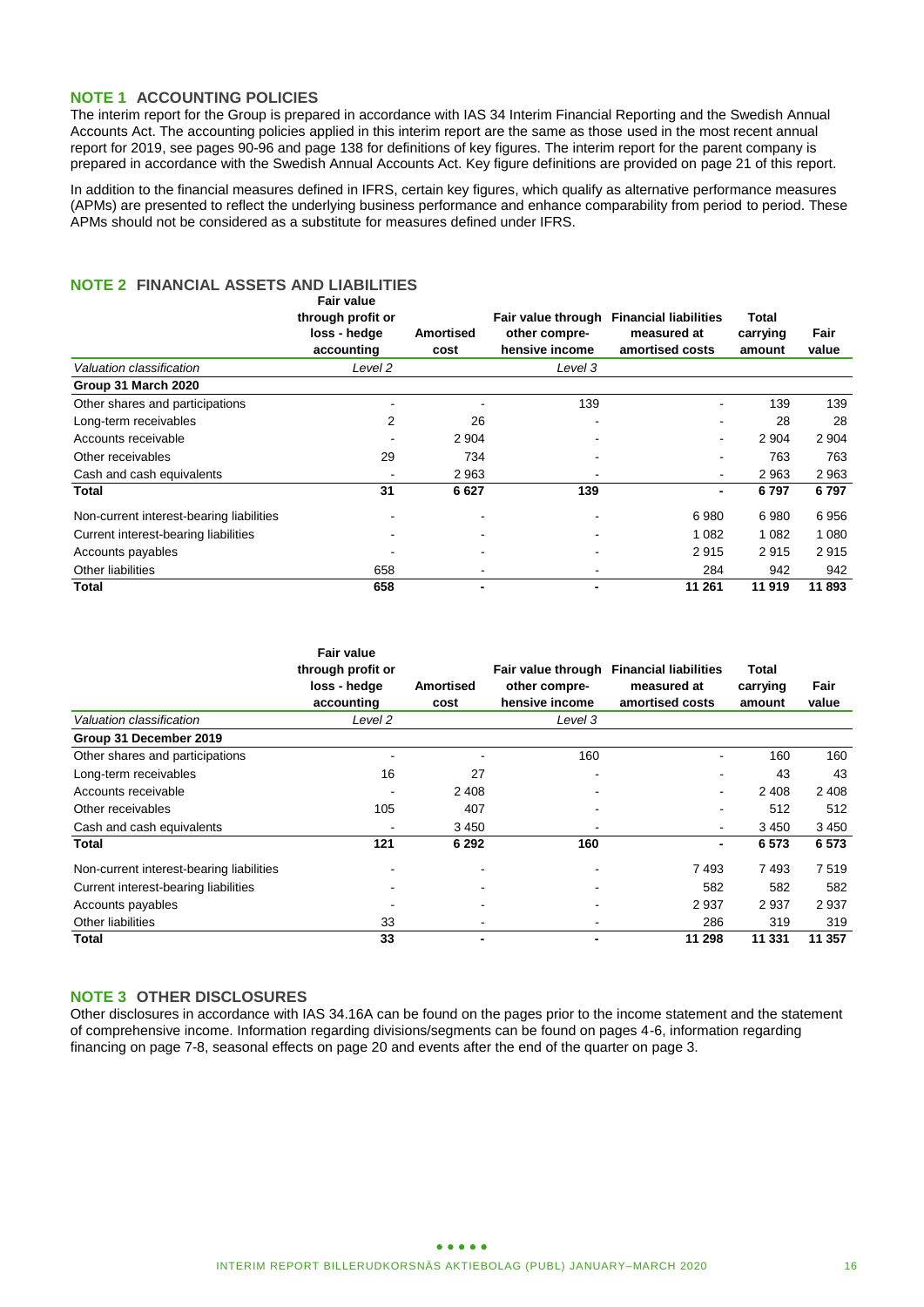### **KEY FIGURES**

|                                                           | Jan-Mar |         | Full year |  |
|-----------------------------------------------------------|---------|---------|-----------|--|
|                                                           | 2020    | 2019    | 2019      |  |
| <b>Margins</b>                                            |         |         |           |  |
| EBITDA, %                                                 | 12      | 16      | 12        |  |
| Operating margin, %                                       | 4       | 10      | 4         |  |
| Return (rolling 12 months)                                |         |         |           |  |
| Return on capital employed, %                             | 3       | 6       | 4         |  |
| Return on equity, %                                       | 37      | 7       | 41        |  |
| Capital structure at end of period                        |         |         |           |  |
| Capital employed, SEKm                                    | 25 102  | 24 407  | 24 938    |  |
| Working capital, SEKm                                     | 2 5 0 1 | 2 2 5 2 | 2 1 5 9   |  |
| Equity attributable to owners of the parent company, SEKm | 19 151  | 14 576  | 19 4 62   |  |
| Interest-bearing net debt, SEKm                           | 5951    | 9822    | 5476      |  |
| Net debt/equity ratio                                     | 0.31    | 0.67    | 0.28      |  |
| Interest-bearing net debt / EBITDA, multiple              | 2.3     | 3.4     | 1.9       |  |
| Key figures per share                                     |         |         |           |  |
| Earnings per share, SEK                                   | 0.79    | 2.18    | 32.50     |  |
| Dividend (for the financial year) per share, SEK          |         |         | $4.30*$   |  |
| Other key figures                                         |         |         |           |  |
| Working capital as percentage of net sales, %             | 10      | 10      | 8         |  |
| Operative investments, SEKm                               | 282     | 818     | 2868      |  |
| Average number of employees                               | 4 5 0 9 | 4588    | 4 5 9 6   |  |

\*Board's proposal.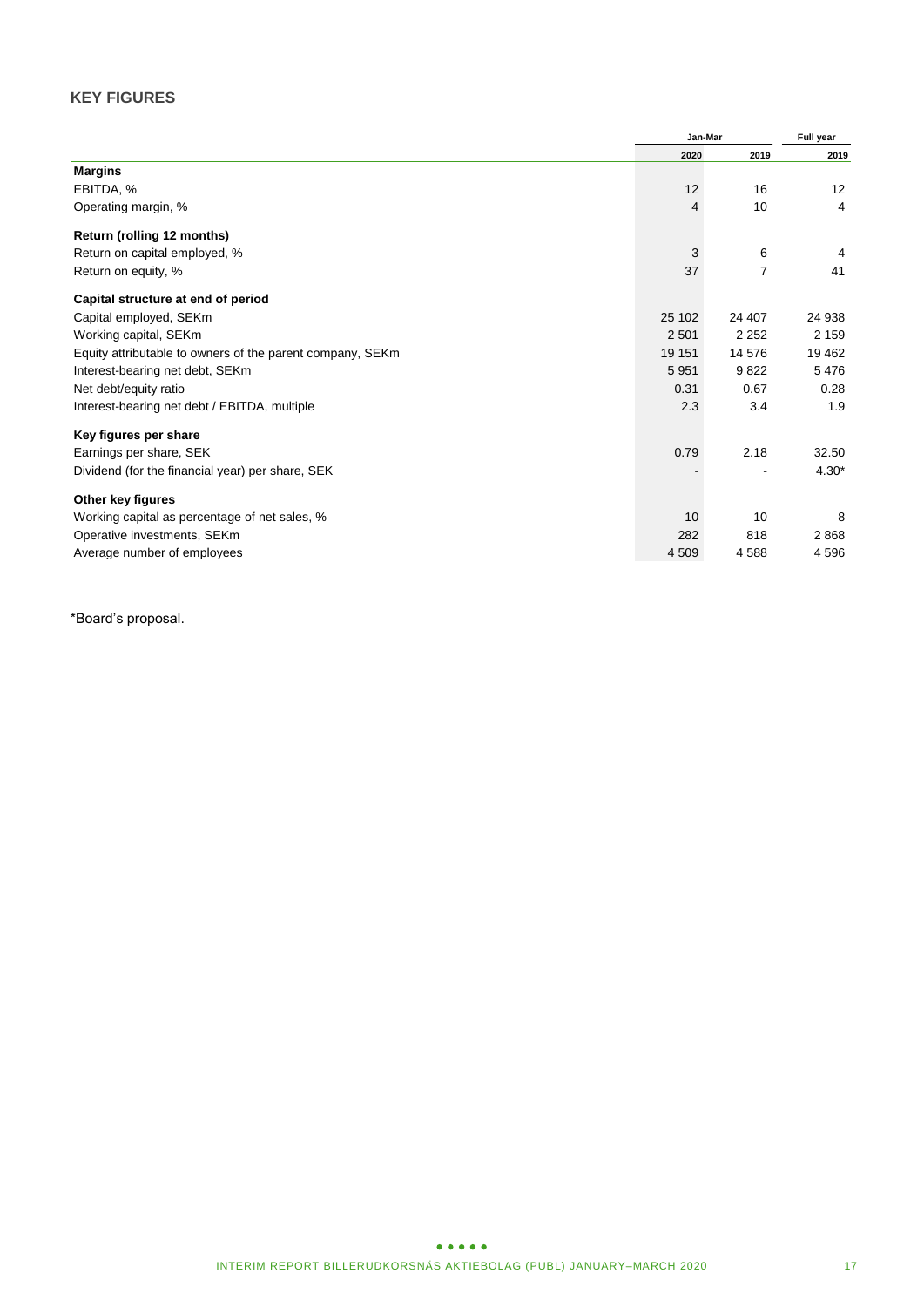### **RECONCILIATION OF ALTERNATIVE PERFORMANCE MEASURES**

|                                                                                               |                          | Quarter |           | Full year                |
|-----------------------------------------------------------------------------------------------|--------------------------|---------|-----------|--------------------------|
| <b>Adjusted EBITDA, SEKm</b>                                                                  | $Q1 - 20$                | Q4 - 19 | $Q1 - 19$ | 2019                     |
| Operating profit                                                                              | 280                      | 103     | 640       | 1 0 8 6                  |
| Depreciation and impairment of non-current assets                                             | 486                      | 491     | 382       | 1 7 4 4                  |
| <b>EBITDA</b>                                                                                 | 766                      | 594     | 1 0 2 2   | 2830                     |
| Items affecting comparability                                                                 | 25                       | 24      | 13        | 1                        |
| <b>Adjusted EBITDA</b>                                                                        | 791                      | 618     | 1 0 3 5   | 2831                     |
| <b>Adjusted Operating profit, SEKm</b>                                                        |                          |         |           |                          |
| Operating profit                                                                              | 280                      | 103     | 640       | 1 0 8 6                  |
| Items affecting comparability                                                                 | 25                       | 24      | 13        |                          |
| <b>Adjusted Operating profit</b>                                                              | 305                      | 127     | 653       | 1 0 8 7                  |
| Adjusted earnings per share, SEK                                                              |                          |         |           |                          |
| Profit attributed to owners of the parent company, SEKm                                       | 164                      | 333     | 451       | 6720                     |
| Items affecting comparability, attributed to owners of the parent company, SEKm <sup>**</sup> | 20                       | $-31$   | 10        | $-5708$                  |
| Adjusted profit attributed to owners of the parent company, SEKm                              | 184                      | 302     | 461       | 1012                     |
| Weighted number of outstanding shares, thousands                                              | 206 790                  | 206 790 | 206 701   | 206 761                  |
| Adjusted earnings per share                                                                   | 0.89                     | 1.46    | 2.23      | 4.89                     |
| Adjusted Return on capital employed (ROCE), SEKm                                              |                          |         |           |                          |
| Adjusted Operating profit over 12 months *                                                    | 739                      | 1 0 8 7 | 1945      | 1 0 8 7                  |
| Average capital employed over 12 months                                                       | 24 5 53                  | 24 270  | 22 502    | 24 270                   |
| Adjusted Return on capital employed                                                           | 3%                       | 4%      | 9%        | 4%                       |
| Interest-bearing net debt / Adjusted EBITDA, multiple                                         |                          |         |           |                          |
| Interest-bearing net debt                                                                     | 5 9 5 1                  | 5476    | 9822      | 5476                     |
| Adjusted EBITDA over 12 months*                                                               | 2 5 8 7                  | 2831    | 3 3 8 3   | 2831                     |
| Interest-bearing net debt / Adjusted EBITDA                                                   | 2.3                      | 1.9     | 2.9       | 1.9                      |
| Items affecting comparability, SEKm                                                           |                          |         |           |                          |
| New board machine in Gruvön - additional costs (Operating expenses)                           | $\overline{\phantom{a}}$ | 5       | 17        | 40                       |
| New board machine in Gruvön - restructuring (Operating expenses)                              |                          |         |           | $-50$                    |
| Restructuring (Operating expenses)                                                            | 25                       | 19      |           | 49                       |
| Workplace environment (Operating expenses)                                                    |                          |         |           | $-32$                    |
| <b>Acquisition costs Bergvik</b>                                                              |                          |         | 2         | $\overline{\phantom{a}}$ |
| Other (Operating expenses)                                                                    |                          |         | $-6$      | -6                       |
| Items affecting comparability                                                                 | 25                       | 24      | 13        | $\overline{1}$           |

\*12 months is calculated by adding accumulated amounts for the current year plus full previous year, minus prior year's accumulated amounts for periods exceeding 12 months from the balance sheet date.

\*\* Includes adjustment for discountinued operations in 2019.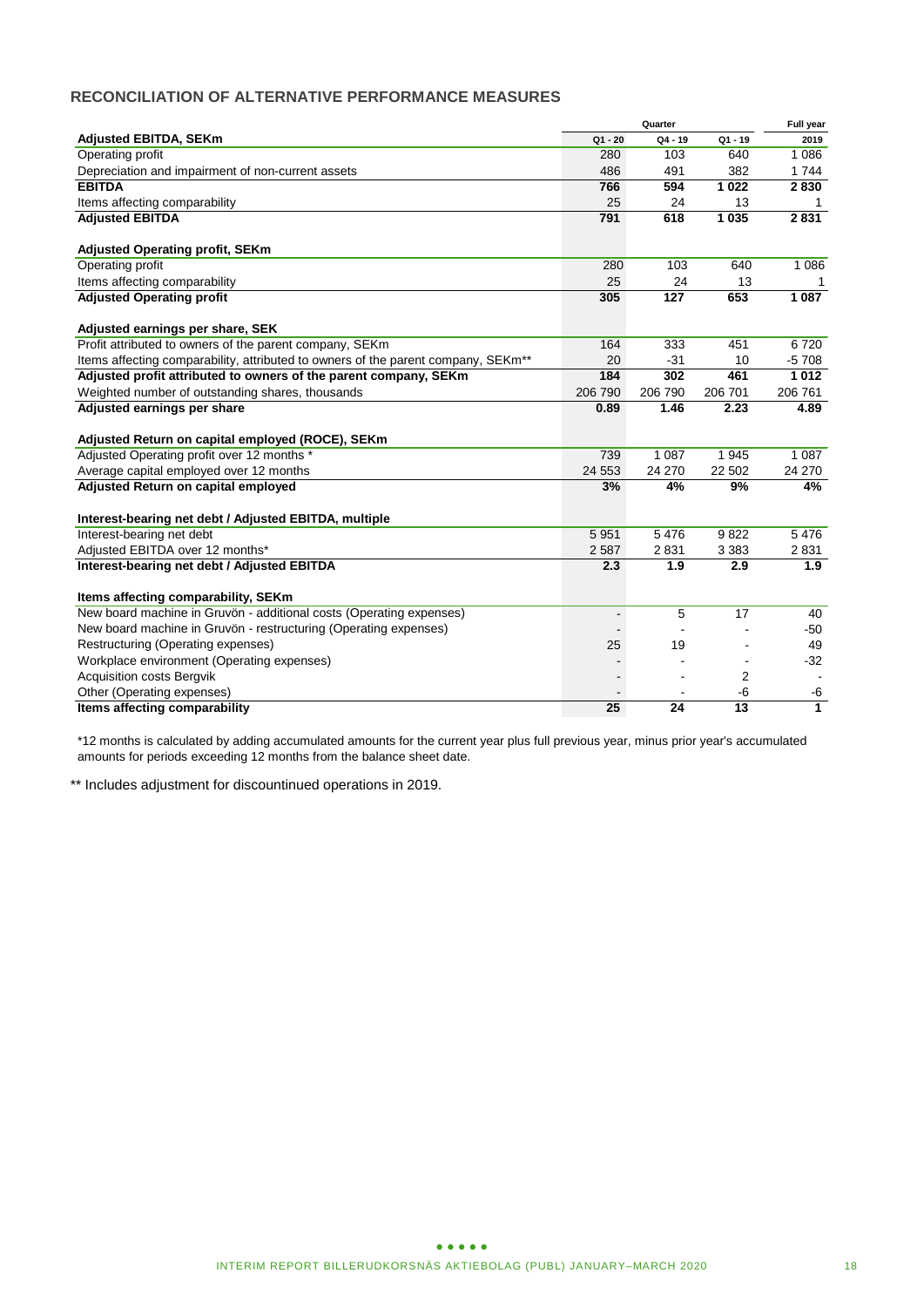### **RECONCILIATION OF ALTERNATIVE PERFORMANCE MEASURES (CONT.)**

|                                               | 31 Mar  | 31 Mar  | 31 Dec  |
|-----------------------------------------------|---------|---------|---------|
| Capital employed, SEKm                        | 2020    | 2019    | 2019    |
| <b>Total assets</b>                           | 37 291  | 34 5 28 | 36 923  |
| Accounts payables                             | $-2915$ | $-3617$ | $-2937$ |
| Other liabilities and provisions              | $-2699$ | $-2225$ | $-1964$ |
| Deferred tax liabilities                      | $-3593$ | $-3572$ | $-3614$ |
| Interest-bearing non-current assets           | $-19$   | $-20$   | $-20$   |
| Cash and Cash equivalents                     | $-2963$ | $-687$  | $-3450$ |
| Capital employed                              | 25 102  | 24 407  | 24 938  |
|                                               |         |         |         |
|                                               | 31 Mar  | 31 Mar  | 31 Dec  |
| <b>Working capital, SEKm</b>                  | 2020    | 2019    | 2019    |
| Inventories                                   | 3657    | 3725    | 3572    |
| Accounts receivables                          | 2 9 0 4 | 2965    | 2 4 0 8 |
| Other operating receivables                   | 1 3 7 0 | 968     | 1 0 5 6 |
| Accounts payables                             | $-2915$ | $-3617$ | $-2937$ |
| Other operating liabilities (excl provisions) | $-2315$ | $-1833$ | $-1743$ |
| <b>Tax liabilities</b>                        | $-200$  | 44      | $-197$  |
| <b>Working capital</b>                        | 2 501   | 2 2 5 2 | 2 1 5 9 |
|                                               |         |         |         |
|                                               | 31 Mar  | 31 Mar  | 31 Dec  |
| Interest-bearing net debt, SEKm               | 2020    | 2019    | 2019    |
| <b>Interest bearing provisions</b>            | 872     | 851     | 871     |
| Interest bearing non-current liabilities      | 6980    | 7839    | 7493    |
| Interest bearing current liabilities          | 1 0 8 1 | 1839    | 582     |
| Interest-bearing non-current assets           | $-19$   | $-20$   | $-20$   |
| Cash and Cash equivalents                     | $-2963$ | $-687$  | $-3450$ |
| Interest-bearing net debt                     | 5 9 5 1 | 9822    | 5476    |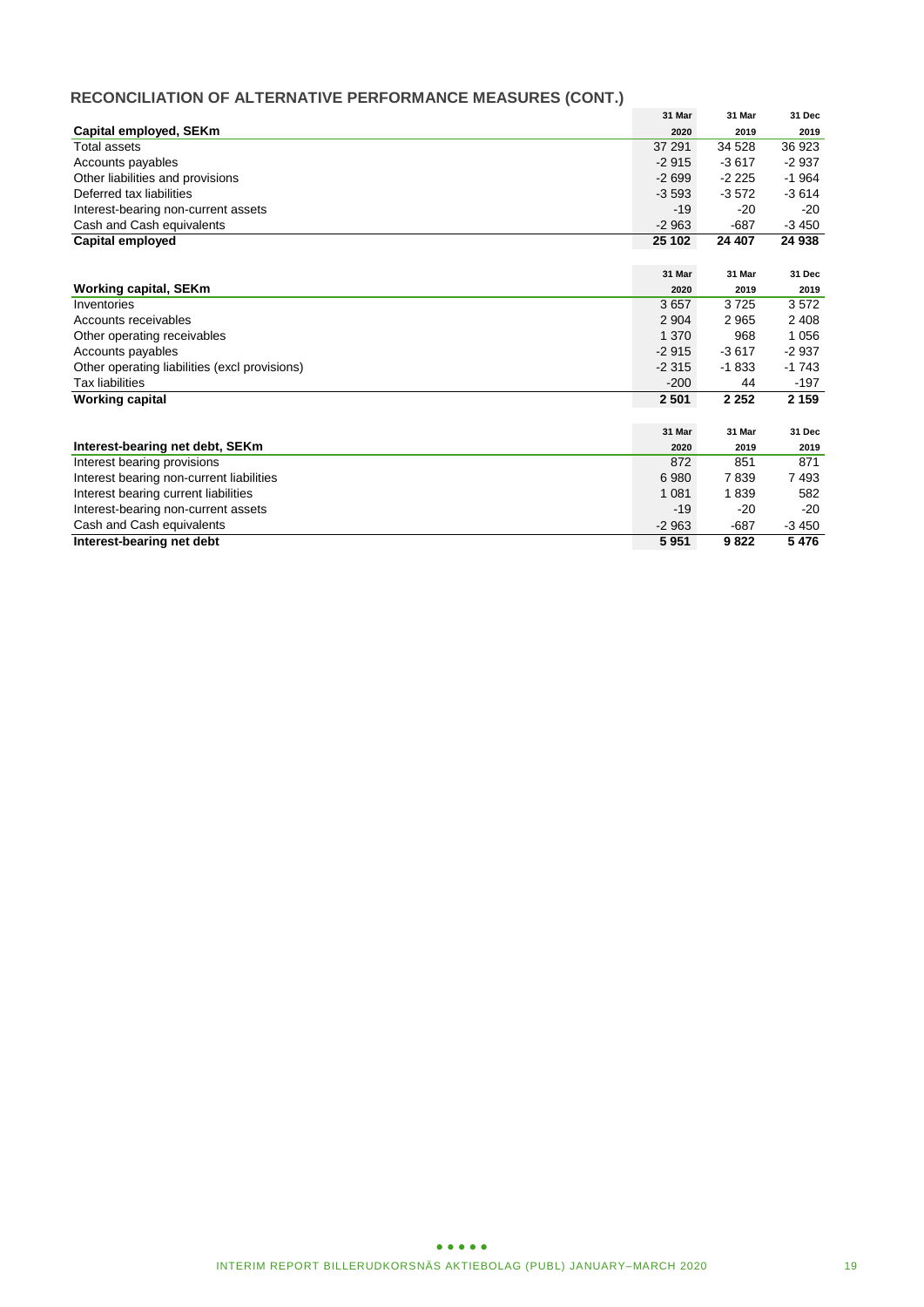### Seasonal effects

BillerudKorsnäs' business is subject to seasonal fluctuations to a relatively limited extent. Periodical maintenance shutdowns have the largest impact, as they involve each unit stopping production for around one week. The loss of production results in somewhat lower deliveries over an extended period before, during and after the shutdown. It should also be noted that the Group usually has a somewhat higher cost level in the fourth quarter than in previous quarters.

### **PLANNED MAINTENANCE SHUTDOWNS**

In addition to ongoing maintenance during production, BillerudKorsnäs' production units normally also require more extensive maintenance at some time during the year. Maintenance requires the production of pulp, paper and board to stop. The principal cost items in a maintenance shutdown are loss of volumes arising from the shutdown and fixed costs, mainly maintenance and overtime costs, as well as a certain portion of variable costs including higher consumption of electricity and wood when production is restarted. The effects of shutdowns on earnings vary depending on the extent of the measures carried out, their nature and the actual length of the shutdown. The estimated cost of shutdown involves an assessment of the impact on earnings of a normal shutdown compared with a quarter during which no periodic maintenance shutdown takes place.

No planned maintenance shutdowns were carried out in the first quarter of 2020. Due to the current situation with Covid-19 pandemic, all planned maintenance shutdowns during the second quarter have been postponed until the second half of 2020.

### **ESTIMATED MAINTENANCE SHUTDOWN COST**

| <b>Production units</b> | <b>Estimated shutdown</b><br>cost <sup>1</sup> | Estimated breakdown of shutdown cost by | <b>Planned dates of maintenance</b><br>shutdown |                                    |                |                |                |
|-------------------------|------------------------------------------------|-----------------------------------------|-------------------------------------------------|------------------------------------|----------------|----------------|----------------|
|                         | <b>SEKm</b>                                    | <b>Division</b><br><b>Board</b>         | <b>Division</b><br>Paper                        | <b>Division</b><br><b>Solution</b> | 2020           | 2019           | 2018           |
| Gävle                   | ~150                                           | 100%                                    |                                                 |                                    | Q3             | Q2             | Q3             |
| Gruvön                  | ~155                                           | ~1.95%                                  | $-2%$                                           | $-3%$                              | Q <sub>3</sub> | Q3             | Q <sub>2</sub> |
| Frövi                   | ~110                                           | 100%                                    |                                                 |                                    | Q4             | Q4             | Q4             |
| Skärblacka              | ~150                                           | $~10\%$                                 | $~100\%$                                        |                                    | Q <sub>4</sub> | Q <sub>2</sub> | Q <sub>2</sub> |
| Karlsborg               | $~1 - 55$                                      |                                         | $~108\%$                                        | $-2%$                              | Q <sub>3</sub> | Q3             | Q3             |
| Pietarsaari             | ~15                                            |                                         | 100%                                            |                                    | Q4             | ۰              | Q4             |
| Rockhammar              | ~15                                            | 100%                                    |                                                 |                                    | Q <sub>4</sub> | Q4             | Q <sub>4</sub> |

1Maintenance shutdowns at Beetham have an insignificant effect on BillerudKorsnäs' total earnings.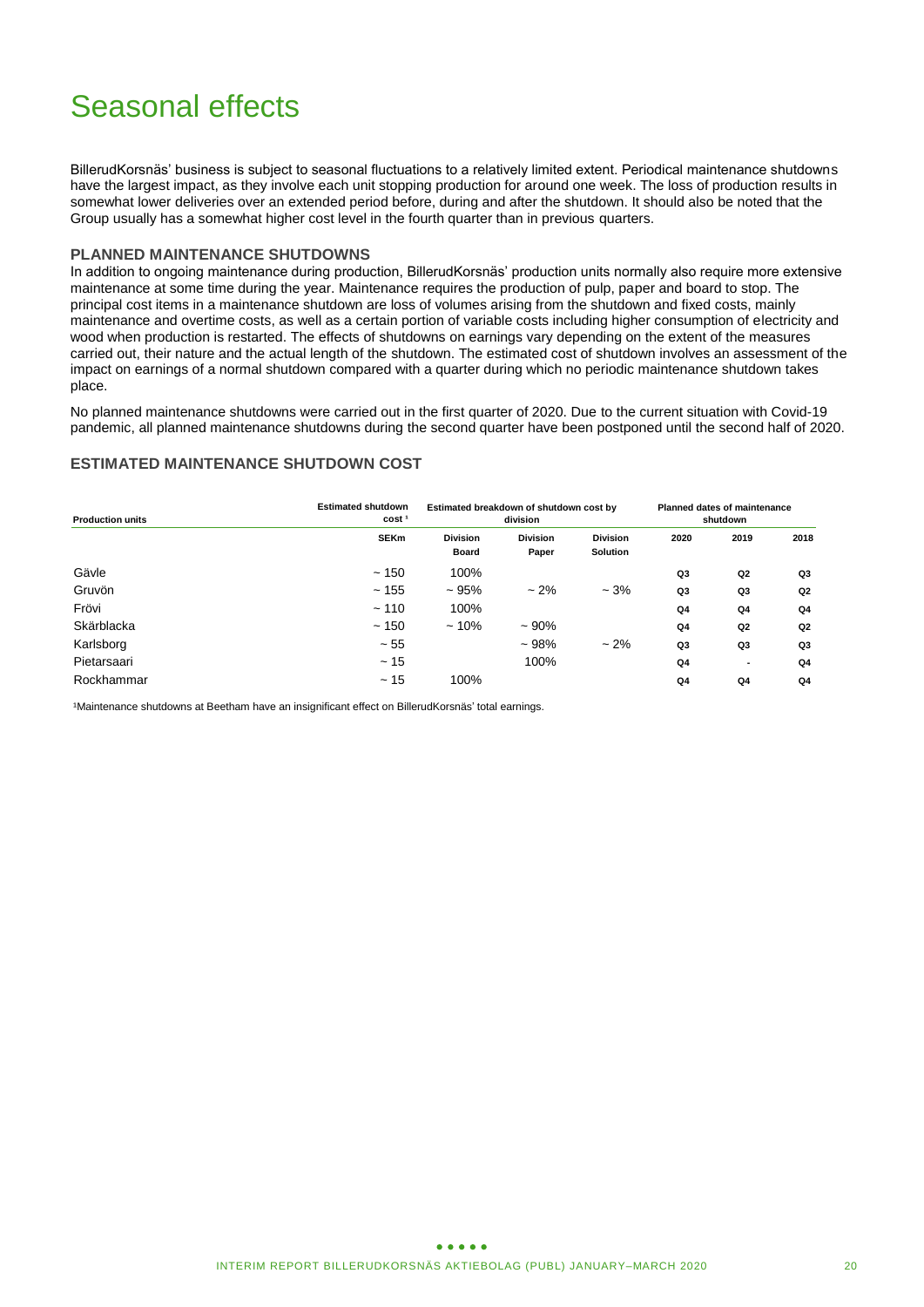### **Definitions**

**ADJUSTED KEY FIGURES**

Adjusted key figures on EBITDA, Operating profit, Return on capital employed and Earnings per share provide a better understanding of the underlying business performance and enhance comparability from period to period, when the effect of items affecting comparability are adjusted for. Items affecting comparability can include additional project costs for major projects, major restructuring/write-downs, litigations, specific impact due to strategic decisions, and significant earnings effects from acquisition and disposals.

#### **ADJUSTED EBITDA**

Operating profit before depreciation and amortisation adjusted for items affecting comparability.

**ADJUSTED EARNINGS PER SHARE** Earnings per share adjusted for items affecting comparability after tax attributable to owners of the parent company.

**ADJUSTED OPERATING PROFIT** Operating profit adjusted for items affecting comparability.

#### **CAPITAL EMPLOYED**

Total assets less non-interest bearing liabilities, non-interest bearing provisions and interest-bearing assets. The measure is used to quantify the net total assets used in the operating business, and is used as a component in measuring operating profitability.

#### **EARNINGS PER SHARE**

Profit for the period, attributable to owners of the parent, divided by the average number of shares in the market.

#### **EQUITY**

Equity at the end of the period.

### **EBITDA**

Operating profit before depreciation and amortisation (EBITDA = Earnings before Interest, Taxes, Depreciation and Amortisation). EBITDA is a measure of operating performance. It is a profit measure that is close to the cash flow from operating activities.

#### **EBITDA, %**

Operating profit before depreciation (EBITDA = Earnings before Interest, Taxes, Depreciation and Amortisation) as a percentage of net sales. The measure is used in business review as well as for benchmarking with peer companies.

**INTEREST-BEARING NET DEBT** Interest-bearing provisions and liabilities less interest-bearing assets. The measure is used to quantify the debt financing, taken the amount of financial assets into account. The measure is used as a component in measuring financial risk.

#### **INTEREST-BEARING NET DEBT/ EBITDA**

Interest bearing net debt at the end of the period divided by EBITDA for the last twelve months. The measure shows the size of the interest-bearing net debt compared to the repayment capacity. A higher (lower) ratio indicates a higher (lower) risk.

**INTEREST-BEARING NET DEBT/ADJUSTED EBITDA** Interest bearing net debt at the end of the period divided by EBITDA for the last twelve months adjusted for items affecting comparability.

**NET DEBT/EQUITY RATIO** Interest-bearing net debt divided by equity. The ratio shows the mix between interest-bearing net debt and equity financing. A higher ratio means higher financial leverage and may have positive effects on return on equity, but imply a higher financial risk.

#### **OPERATING CASH FLOW AFTER OPERATIVE INVESTMENTS**

Cash flow from the operating activities, including gross investments in property, plant and equipment, and intangible assets. The measure shows cash flow generated in the operating business, which provides the amount of cash flows available to repay debt, acquire and invest in other businesses and pay dividends to the shareholders.

#### **OPERATING MARGIN**

Operating profit as a percentage of net sales. Operating margin shows the percentage of revenue remaining as operating profit after deducting all operating expenses. The measure is used in business review as well as for benchmarking with peer companies.

#### **RETURN ON CAPITAL EMPLOYED (ROCE)**

Operating profit calculated over 12 months as a percentage of average capital employed calculated per quarter. The return on capital employed is a measure that shows how effectively total net operating assets are used in order to generate return in the operating business. The measure takes capital invested in the operating activities into account and is used in business review and benchmarking with peer companies.

#### **RETURN ON EQUITY**

Profit calculated over 12 months, attributable to owners of the parent company, as a percentage of average shareholders' equity calculated per quarter, attributable to owners of the parent company. The measure represents total profitability compared to the equity invested by the parent company's shareholders.

#### **WORKING CAPITAL**

Inventories, accounts receivables and other operating receivables less accounts payables and other operating liabilities. The measure shows the amount of current net assets that is tied up in the business. Together with non-current assets, working capital constitutes the operating capital employed to generate operating returns.

#### **WORKING CAPITAL AS PERCENTAGE OF NET SALES**

Average working capital for the last three months, divided by annual net sales at year end or annualised net sales during interim-quarter (net sales for the quarter multiplied by four). Working capital in relation to net sales shows how effectively the working capital is used. A lower percentage means less capital is tied up to generate a given amount of revenue, and an increased ability to internally finance growth and return to shareholders.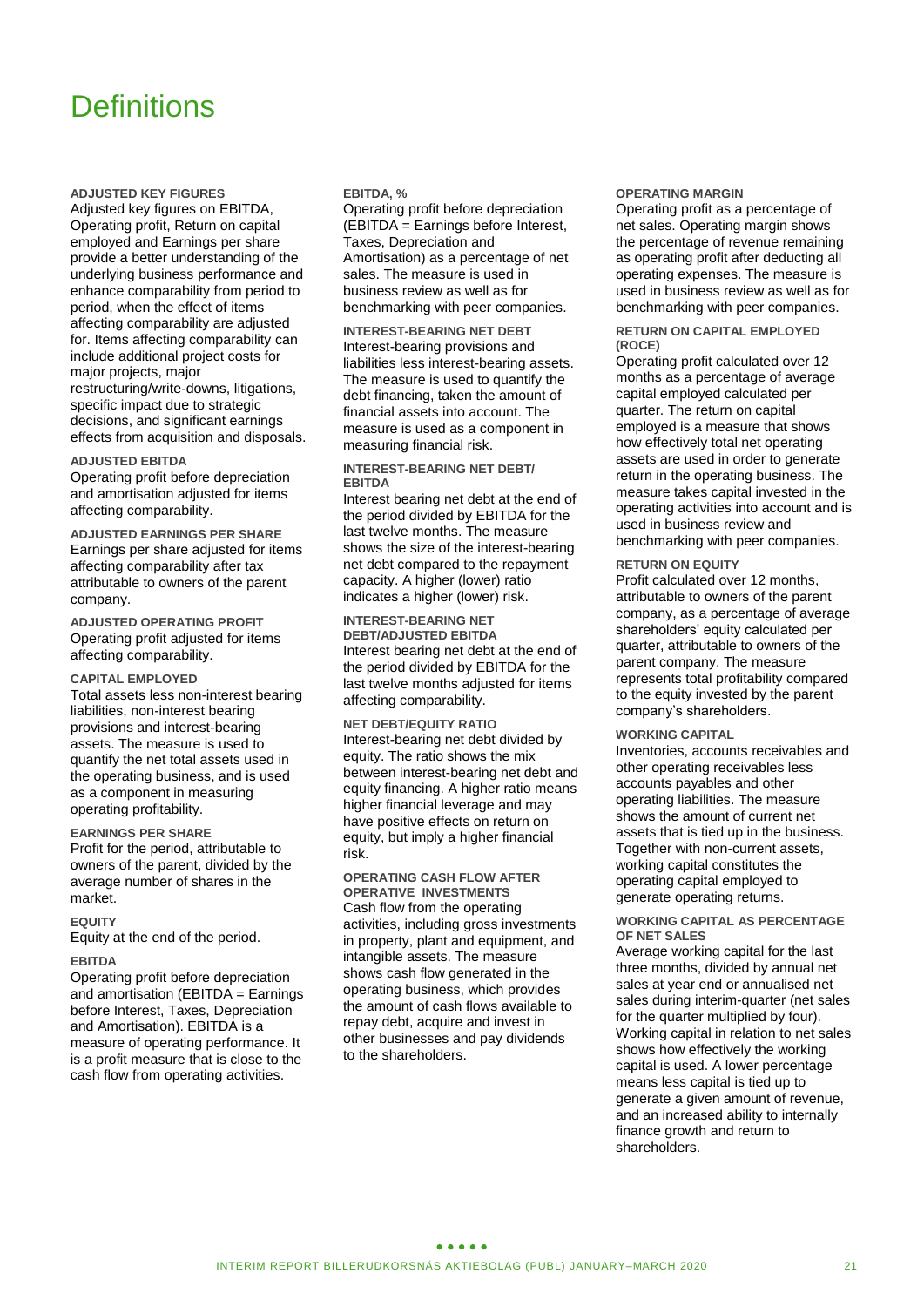### Parent company

### **SUMMARISED INCOME STATEMENT**

|                                                 | Quarter |           | Full year |
|-------------------------------------------------|---------|-----------|-----------|
| <b>SEKm</b>                                     | Q1 -20  | $Q1 - 19$ | 2019      |
| Operating income*                               | 142     | 41        | 205       |
| Operating expenses                              | $-138$  | $-119$    | -526      |
| <b>Operating profit/loss</b>                    | 4       | -78       | $-321$    |
| Financial income and expenses **                | $-79$   | -51       | 1847      |
| Profit/Loss after financial income and expenses | -75     | $-129$    | 1 5 2 6   |
| Appropriations                                  |         |           | 679       |
| Profit/loss before tax                          | -75     | $-129$    | 2 2 0 5   |
| Taxes                                           | 18      | 27        | -40       |
| Net profit/loss for the period                  | $-57$   | $-102$    | 2 1 6 5   |

\* Including currency hedging etc.

\*\* Financial income includes an anticipated dividend from BillerudKorsnäs Skog & Industri AB of SEK 2 000 million in 2019.

### **SUMMARISED BALANCE SHEET**

|                                     | 31 Mar  | 31 Mar  | 31 Dec  |
|-------------------------------------|---------|---------|---------|
| <b>SEKm</b>                         | 2020    | 2019    | 2019    |
| Non-current assets                  | 10 690  | 10 687  | 10 688  |
| Current assets                      | 20 648  | 13 3 25 | 20 042  |
| <b>Total assets</b>                 | 31 338  | 24 012  | 30 730  |
| Shareholders' equity                | 8 4 8 2 | 7 1 5 4 | 8 5 3 7 |
| Untaxed reserves                    | 1512    | 1526    | 1512    |
| Provisions                          | 234     | 227     | 238     |
| Liabilities                         | 21 110  | 15 105  | 20 443  |
| <b>Total equity and liabilities</b> | 31 338  | 24 012  | 30 730  |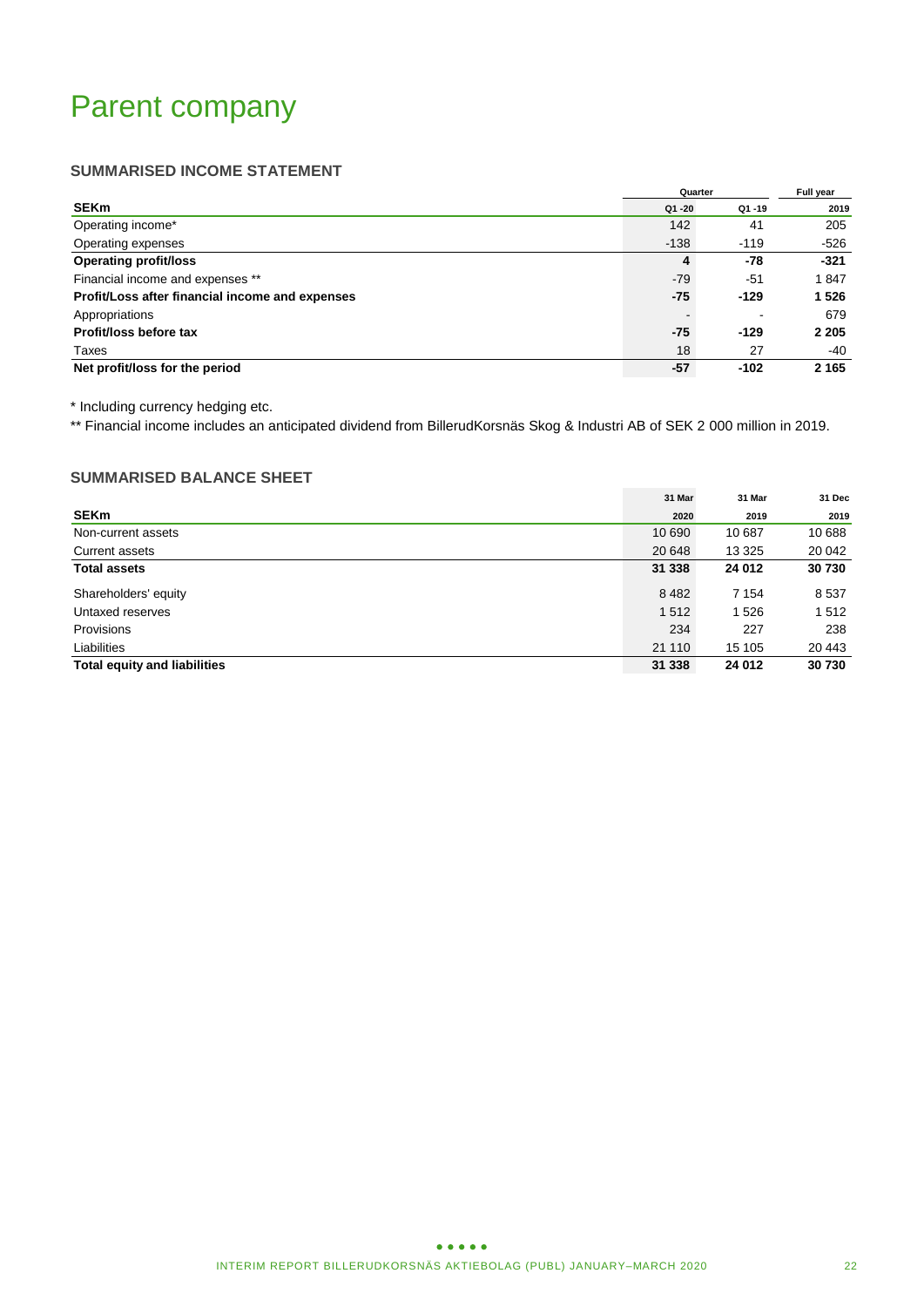### **QUARTERLY DATA**

The Group's business is managed and reported according to BillerudKorsnäs' three divisions. Other includes results from wood supply, Scandfibre Logistics AB, rental operations, tech centres, logistics, parts of strategic and project purchasing, dormant companies, income from the sale of businesses, items affecting comparability and costs due to increased investments in the production structure. Other also includes Group-wide functions, Group eliminations (including IFRS 16 starting in Q1 2019) and profit/loss from participation in associated companies. Currency hedging etc. includes results from hedging of the Group's net currency flows and revaluation of accounts receivables and payments from customers. The part of the currency exposure that relates to changes in exchange rates for invoicing is included in the division's profit/loss.

### **Quarterly net sales per division and for the Group**

|                           | 2020<br>2019 |        |           |         |           |           |           |         |  | 2018 |  |
|---------------------------|--------------|--------|-----------|---------|-----------|-----------|-----------|---------|--|------|--|
| <b>SEKm</b>               | Q1 -20       | Q4 -19 | $Q3 - 19$ | Q2 -19  | $Q1 - 19$ | $Q4 - 18$ | $Q3 - 18$ | Q2 -18  |  |      |  |
| Division Board            | 3712         | 3414   | 3 2 7 9   | 3 4 6 3 | 3536      | 3 1 7 8   | 3 2 6 8   | 3079    |  |      |  |
| <b>Division Paper</b>     | 1880         | 1776   | 932       | 2 1 2 9 | 2 3 0 5   | 2 0 4 8   | 2 2 4 4   | 2 1 2 7 |  |      |  |
| <b>Division Solutions</b> | 205          | 250    | 266       | 268     | 206       | 257       | 256       | 279     |  |      |  |
| Other                     | 551          | 447    | 376       | 471     | 485       | 436       | 383       | 451     |  |      |  |
| Currency hedging, etc.    | 16           | $-72$  | $-20$     | $-38$   | $-28$     | -76       | -97       | $-38$   |  |      |  |
| <b>Total Group</b>        | 6 3 6 4      | 5815   | 5833      | 6 2 9 3 | 6 5 0 4   | 5843      | 6 0 5 4   | 5898    |  |      |  |

### **Quarterly EBITDA per division and for the Group**

|                           | 2020   |       | 2019      |           |        |           | 2018      |        |
|---------------------------|--------|-------|-----------|-----------|--------|-----------|-----------|--------|
| <b>SEKm</b>               | Q1 -20 | Q4-19 | $Q3 - 19$ | $Q2 - 19$ | Q1-19  | $Q4 - 18$ | $Q3 - 18$ | Q2 -18 |
| <b>Division Board</b>     | 578    | 520   | 384       | 399       | 683    | 629       | 608       | 474    |
| <b>Division Paper</b>     | 263    | 220   | 268       | 242       | 466    | 359       | 431       | 298    |
| <b>Division Solutions</b> | 10     | 19    | 17        | 15        | 13     | 14        | $-7$      | 10     |
| Other                     | $-100$ | $-92$ | $-14$     | -39       | $-112$ | $-133$    | -53       | $-540$ |
| Currency hedging, etc.    | 15     | $-73$ | $-20$     | $-38$     | -28    | -75       | -98       | -39    |
| <b>Total Group</b>        | 766    | 594   | 635       | 579       | 1022   | 794       | 881       | 203    |

### **Quarterly EBITDA margin per division and for the Group**

|                           | 2019<br>2020 |           |           |           |       | 2018      |           |                  |  |
|---------------------------|--------------|-----------|-----------|-----------|-------|-----------|-----------|------------------|--|
| %                         | Q1 -20       | $Q4 - 19$ | $Q3 - 19$ | $Q2 - 19$ | Q1-19 | $Q4 - 18$ | $Q3 - 18$ | $Q2 - 18$        |  |
| <b>Division Board</b>     | 16           | 15        | 12        | 12        | 19    | 20        | 19        | 15               |  |
| <b>Division Paper</b>     | 14           | 12        | 14        |           | 20    | 18        | 19        | 14               |  |
| <b>Division Solutions</b> | 5            |           |           |           |       |           | -3        | $\boldsymbol{4}$ |  |
| Group                     | 12           | 10        |           |           | 16    | 14        | 15        | 3                |  |

### **Adjusted quarterly EBITDA, including maintenance shutdowns, per division and for the Group**

|                               | 2020           | 2019      |           |           |           |           | 2018      |           |  |
|-------------------------------|----------------|-----------|-----------|-----------|-----------|-----------|-----------|-----------|--|
| <b>SEKm</b>                   | $Q1 - 20$      | $Q4 - 19$ | $Q3 - 19$ | $Q2 - 19$ | $Q1 - 19$ | $Q4 - 18$ | $Q3 - 18$ | $Q2 - 18$ |  |
| Division Board                | 578            | 646       | 521       | 567       | 683       | 763       | 757       | 658       |  |
| <b>Division Paper</b>         | 263            | 220       | 324       | 382       | 466       | 373       | 490       | 515       |  |
| <b>Division Solutions</b>     | 10             | 19        | 18        | 15        | 13        | 14        | $-7$      | 10        |  |
| Other                         | $-75$          | $-68$     | $-10$     | -79       | -99       | $-117$    | -41       | $-72$     |  |
| Currency hedging, etc.        | 15             | $-73$     | $-20$     | $-38$     | $-28$     | $-75$     | -98       | $-39$     |  |
| <b>Total Group</b>            | 791            | 744       | 833       | 847       | 1 0 3 5   | 958       | 1 1 0 1   | 1072      |  |
| Costs for maint, shutdowns    | $\blacksquare$ | $-126$    | $-194$    | $-308$    | -         | $-148$    | $-208$    | $-401$    |  |
| Items affecting comparability | $-25$          | $-24$     | $-4$      | 40        | $-13$     | -16       | $-12$     | $-468$    |  |
| <b>EBITDA</b>                 | 766            | 594       | 635       | 579       | 1 0 2 2   | 794       | 881       | 203       |  |

### **Adjusted quarterly EBITDA margin, including maintenance shutdowns, per division and for the Group**

|                           | 2020   | 2019      |           |           |       |           | 2018      |                |  |
|---------------------------|--------|-----------|-----------|-----------|-------|-----------|-----------|----------------|--|
| %                         | Q1 -20 | $Q4 - 19$ | $Q3 - 19$ | $Q2 - 19$ | Q1-19 | $Q4 - 18$ | $Q3 - 18$ | Q2 -18         |  |
| Division Board            | 16     | 19        | 16        | 16        | 19    | 24        | 23        | 21             |  |
| <b>Division Paper</b>     | 14     |           |           | 18        | 20    | 18        | 22        | 24             |  |
| <b>Division Solutions</b> | 5      |           |           |           | Բ     |           | -3        | $\overline{4}$ |  |
| <b>Total Group</b>        | 12     | 13        | 14        | 13        | 16    | 16        | 18        | 18             |  |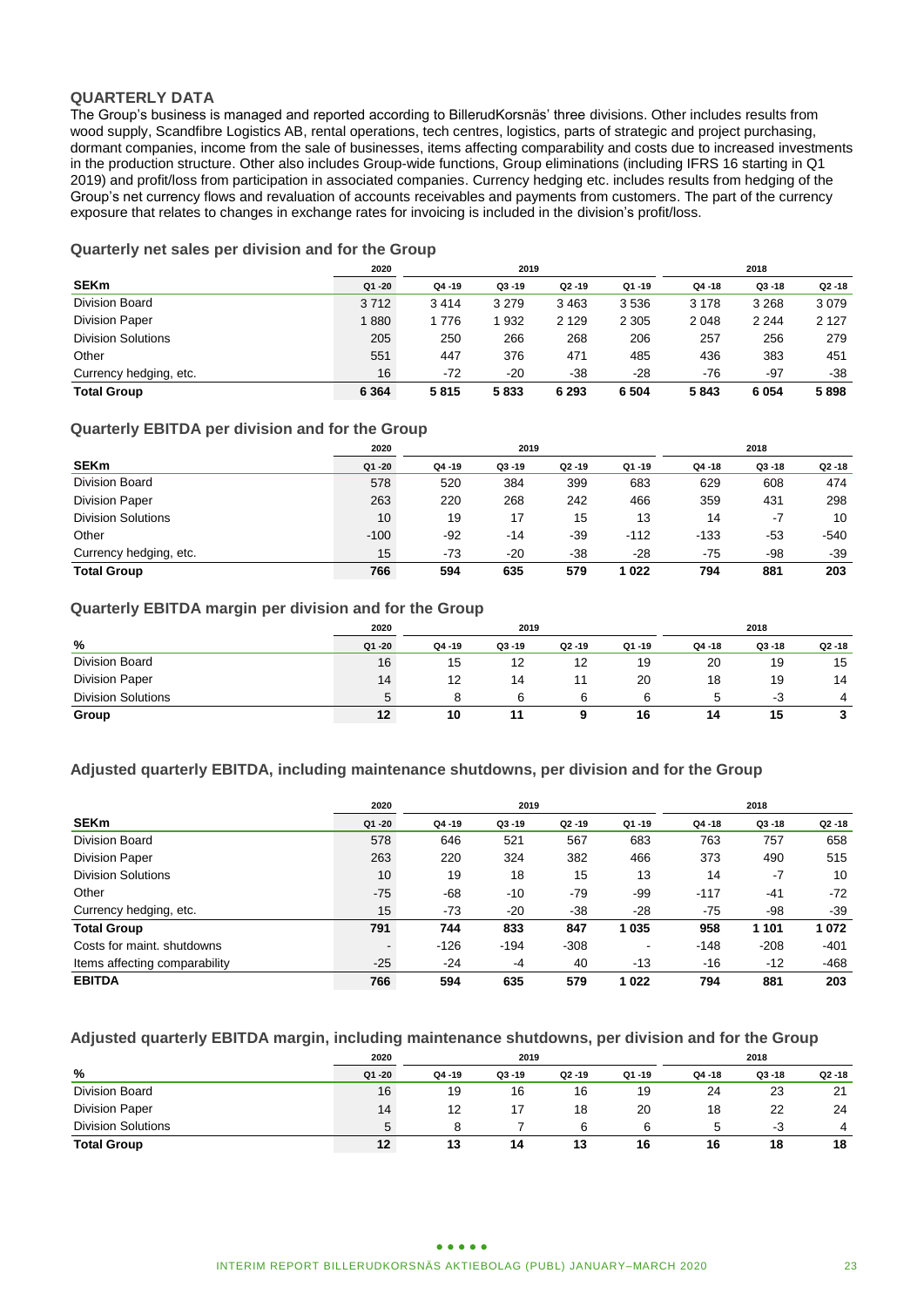### **Quarterly operating profit/loss, per division and for the group**

|                           | 2020<br>2019 |           |           |           |           | 2018      |           |           |  |
|---------------------------|--------------|-----------|-----------|-----------|-----------|-----------|-----------|-----------|--|
| <b>SEKm</b>               | Q1 -20       | $Q4 - 19$ | $Q3 - 19$ | $Q2 - 19$ | $Q1 - 19$ | $Q4 - 18$ | $Q3 - 18$ | $Q2 - 18$ |  |
| Division Board            | 232          | 174       | 41        | 155       | 441       | 383       | 367       | 225       |  |
| <b>Division Paper</b>     | 153          | 107       | 157       | 132       | 356       | 248       | 320       | 191       |  |
| <b>Division Solutions</b> | 8            | 16        | 13        | 14        | 11        | 11        | -10       |           |  |
| Other                     | $-129$       | $-121$    | -42       | -69       | $-140$    | $-152$    | $-67$     | $-558$    |  |
| Currency hedging, etc.    | 16           | $-73$     | $-20$     | $-38$     | $-28$     | -76       | $-97$     | $-39$     |  |
| <b>Total Group</b>        | 280          | 103       | 149       | 194       | 640       | 414       | 513       | -174      |  |

### **Quarterly operating margin per division and for the group**

|                           | 2020      | 2019      |           |           |       | 2018      |           |           |
|---------------------------|-----------|-----------|-----------|-----------|-------|-----------|-----------|-----------|
| %                         | $Q1 - 20$ | $Q4 - 19$ | $Q3 - 19$ | $Q2 - 19$ | Q1-19 | $Q4 - 18$ | $Q3 - 18$ | $Q2 - 18$ |
| Division Board            | 6         |           |           |           | 12    | 12        |           |           |
| <b>Division Paper</b>     | 8         | 6         | 8         |           | 15    | 12        | 14        | 9         |
| <b>Division Solutions</b> | 4         | 6         | h         | 5         |       | 4         | -4        | 3         |
| <b>Total Group</b>        | 4         |           |           |           | 10    |           | 8         | -3        |

### **Quarterly sales volumes per division**

|                                              | 2020<br>2019 |        |           |           |        | 2018   |           |           |
|----------------------------------------------|--------------|--------|-----------|-----------|--------|--------|-----------|-----------|
| ktonnes                                      | $Q1 - 20$    | Q4 -19 | $Q3 - 19$ | $Q2 - 19$ | Q1 -19 | Q4 -18 | $Q3 - 18$ | $Q2 - 18$ |
|                                              |              |        |           |           |        |        |           |           |
| Division Board                               | 515          | 456    | 448       | 457       | 454    | 426    | 437       | 417       |
| <b>Division Paper</b>                        | 227          | 205    | 221       | 223       | 233    | 214    | 243       | 233       |
| Other (intra group volume sales elimination) | $-1$         | -5     | -10       | -4        | -6     | -4     | -5        | -6        |
| <b>Total Group</b>                           | 741          | 656    | 659       | 676       | 681    | 636    | 675       | 644       |